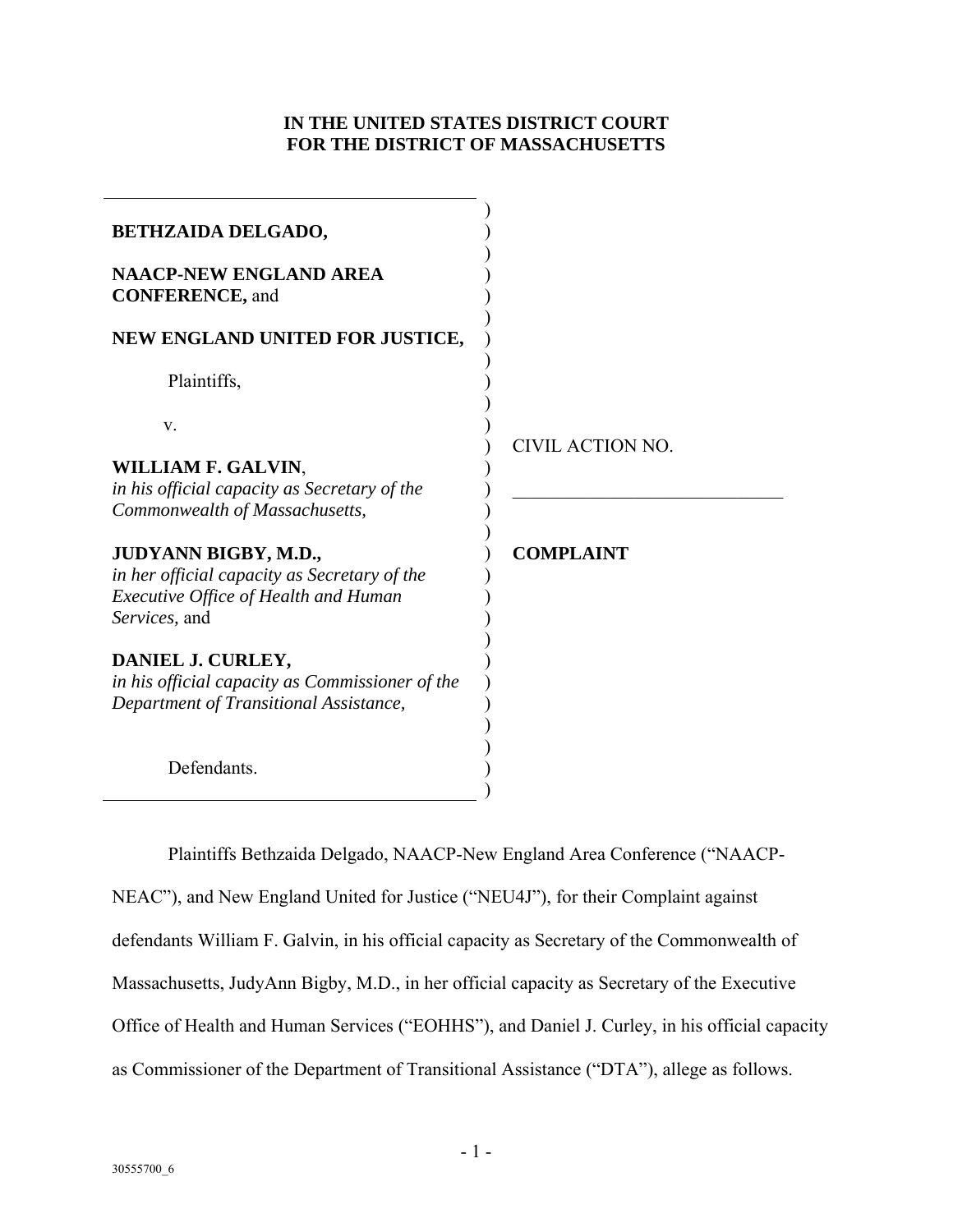#### **INTRODUCTION**

The right to vote is a fundamental right. Deprivations of that right undermine the American democratic system of government. Unfortunately, flawed practices and policies, insufficient oversight and inadequate enforcement in crucial parts of Massachusetts' voter registration system have deprived the right to vote to tens of thousands of low income Massachusetts citizens who receive public assistance.

For several years, Massachusetts has violated the National Voter Registration Act of 1993 ("NVRA"). The NVRA was enacted, with widespread bipartisan support in Congress, to, *inter alia*, make voter registration more widely available and accessible to the poor. 42 U.S.C. § 1973gg(b)(1). Section 7 designates all public assistance offices as voter registration agencies. *Id.* § 1973gg-5(a)(2)(A). Under the NVRA, public assistance offices must provide voter registration services with each application, recertification, renewal, or change of address. *Id.*  $§ 1973gg-5(a)(6)(A).$ 

Specifically, the NVRA requires that all public assistance offices distribute forms that ask their clients if they would like to register to vote and, unless the client declines to register to vote in writing, the NVRA requires that the offices distribute voter registration applications, referred to in Massachusetts as "affidavits," assist clients in completing the voter registration applications, and accept completed applications and deliver them to election authorities. *Id.*  $§ 1973gg-5(a)(6)(B).$ 

Section 7 seeks to increase the number of registered voters for federal elections and to ensure that voter registration "will be convenient and readily available [for] the poor . . . who do not have driver's licenses and will not come into contact with the other principle [sic] place to

- 2 -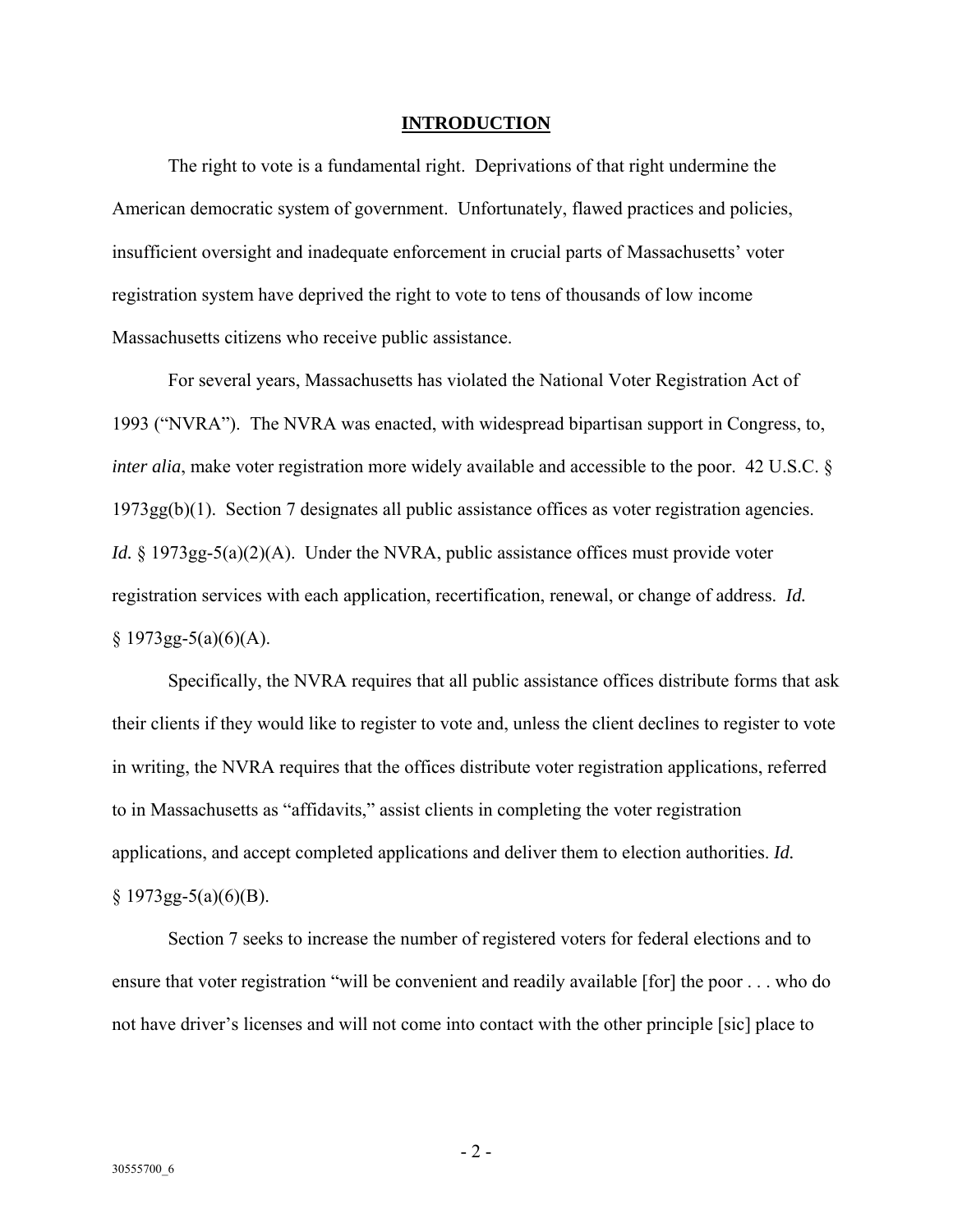register under this Act [namely, motor vehicle departments]." *Id.* §1973gg(b)(1); H.R. Rep. No. 103-66, at 15 (1993) (House-Senate Conference Report).

"[N]oncompliance with section 7 [of the NVRA] means the disenfranchisement of millions of low income citizens and a widening of the gap between the registration rates of highand low-income individuals." *Hearing on the National Voter Registration Act, Section 7: The Challenges that Public Assistance Agencies Face*, 110th CONG., 2d Sess. 42-796 (2008) (United States Representative Zoe Lofgren, former Chairwoman of the House Subcommittee on Elections). In fact, as a direct result of non-compliance with Section 7, thousands of low income citizens have been disenfranchised in Massachusetts. Massachusetts' systemic violations of Section 7 -- caused by flawed practices and policies, insufficient oversight and inadequate enforcement -- have contributed to an obvious income-based "voter registration gap." According to the United States Census Bureau's Current Population Survey released in November 2010, in 2010, only 58.2% of Massachusetts' eligible citizens living in a household with a yearly income of less than \$25,000 were registered to vote, as compared to 76.9% of eligible citizens living in a household with a yearly income of more than \$100,000 – a "voter registration gap" of 18.7%. Based on the same Current Population Survey for the 2008 presidential election year, 86.1% of Massachusetts' eligible affluent citizens were registered to vote, that is, approximately 10% more than in 2010; but the voter registration rate for low income eligible citizens in 2008 was actually *lower* than in 2010, 58.1%. These "voter registration gaps" reveal the disenfranchisement of tens of thousands of eligible low income Massachusetts citizens.

But for plaintiffs' substantial investigative efforts and commencement of this action, Massachusetts' violations may have remained hidden and unaddressed. Data obtained from offices of the Massachusetts Department of Transitional Assistance ("DTA") suggest that, in

- 3 -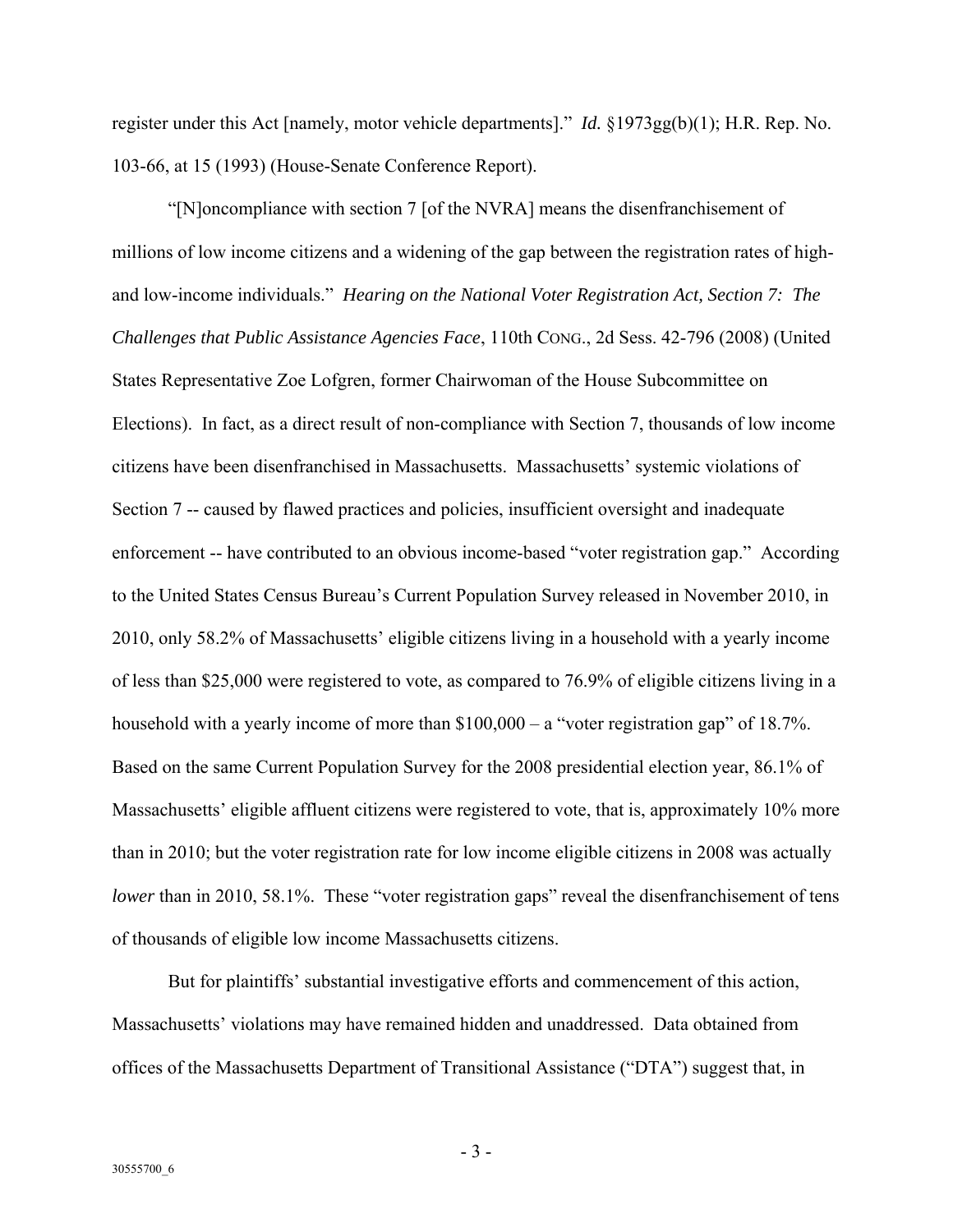2011, at least 94.2% of their clients were not provided the voter registration services mandated by Section 7 of the NVRA because they purportedly identified themselves as registered voters. Given the Census Bureau's voter registration data, the statistical probability that over 94% of DTA clients are registered voters is essentially zero. DTA has recorded similarly incredible percentages of low income voter registrations every year since 2005.

Moreover, the sad truth is that Massachusetts' NVRA violations are apparently increasing over time. For example, according to statistics reported to the federal government by Massachusetts, Massachusetts public assistance offices submitted 26,984 voter registration applications in 1999-2000. Federal Election Commission, *The Impact of The National Voter Registration Act of 1993 on the Administration of Elections for Federal Office, 1999-2000* Table 2, 6 (2001).Ten years later, in 2009-2010, again according to statistics reported to the U.S. Election Assistance Commission by Massachusetts, the number of voter registration applications submitted by Massachusetts public assistance offices had decreased to 2,007 – a reduction of 92.5%. U.S. Election Assistance Commission, *2010 Election Administration & Voting Survey: Massachusetts Response* (2011) (Obtained through Public Records Request, on file with Ropes & Gray LLP).

Clearly, widespread systemic violations of the NVRA have prevented tens of thousands of eligible low income Massachusetts citizens from exercising their right to vote in federal elections. Despite these obvious violations, defendants have made little effort to investigate the violations or to develop and implement practices and policies to bring Massachusetts into compliance with the NVRA.

As a direct result of defendants' violations of Section 7 of the NVRA, eligible citizens such as plaintiff Bethzaida Delgado have been denied the opportunity to register to vote and have

- 4 -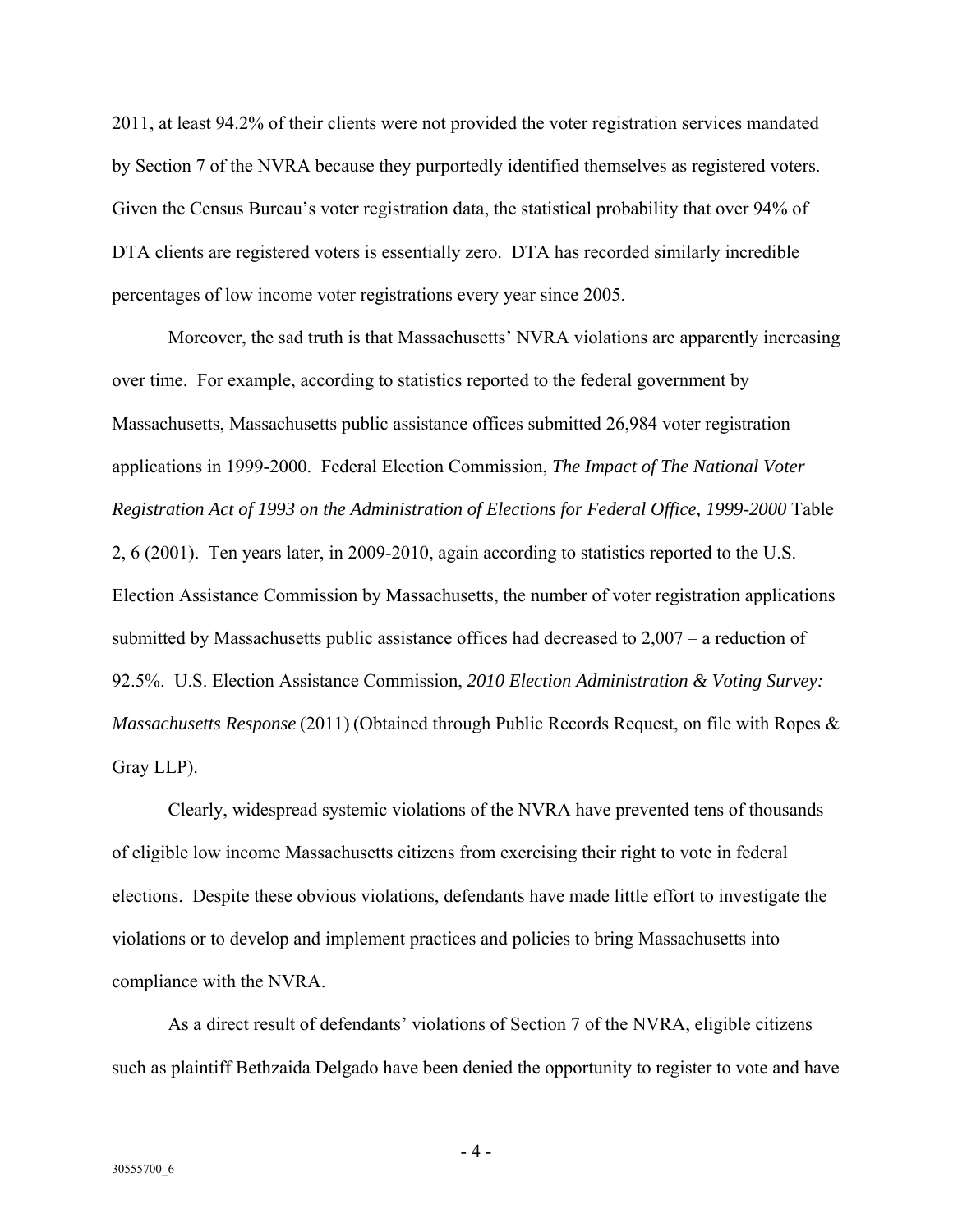thereby been deprived the right to vote. To address defendants' chronic violations, organizations such as plaintiffs NEU4J and NAACP-NEAC and their members have expended and will continue to expend substantial resources to plan and execute voter registration initiatives that target public assistance clients. But for defendants' violations, organizations such as plaintiffs NEU4J and NAACP-NEAC would not have diverted their limited resources to such voter registration initiatives.

Plaintiffs bring this action for declaratory and injunctive relief, asking this Court to order defendants to comply with Section 7 of the NVRA. Because the deadline to register for the 2012 federal election is October 17, 2012, plaintiffs seek preliminary injunctive relief, asking this Court to order defendants to immediately develop and implement remedial practices and policies to ensure compliance with the NVRA well in advance of that registration deadline.

Simply stated, plaintiffs ask this Court to order defendants to meet their responsibilities under the NVRA and to assist tens of thousands of eligible but unregistered low income Massachusetts citizens in registering to vote so that they can exercise one of their most fundamental rights and participate in our democratic system.

# **JURISDICTION AND VENUE**

(1) This action is brought pursuant to 42 U.S.C. § 1973gg-9(b).

(2) This Court has subject matter jurisdiction over this action pursuant to 28 U.S.C. § 1331 and 28 U.S.C. § 1343(a).

(3) This Court has personal jurisdiction over each defendant because each is a citizen of the Commonwealth of Massachusetts.

- 5 -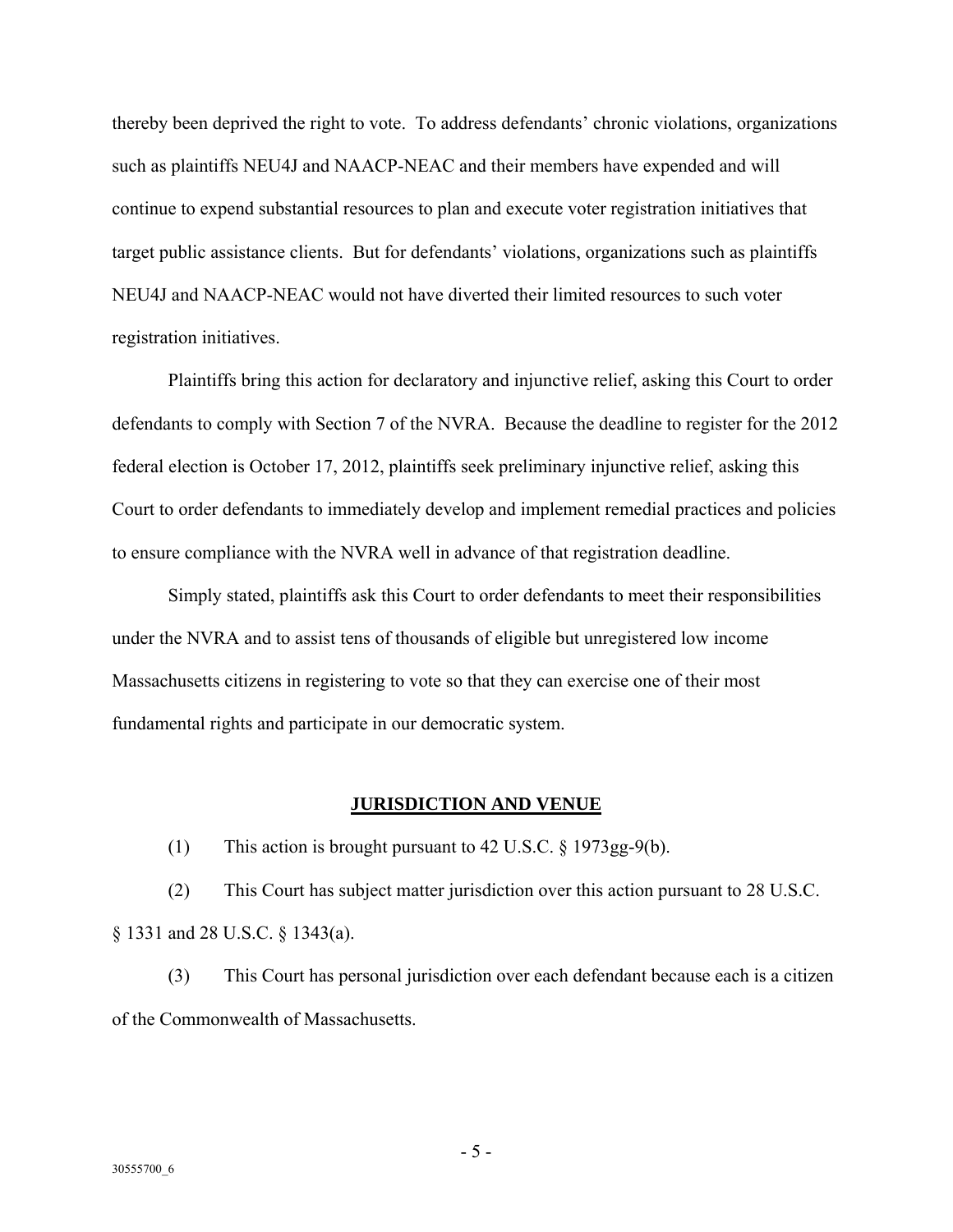(4) Venue in this district is proper pursuant to 28 U.S.C. § 1391 because a substantial part of the events giving rise to the claims occurred in this district and the principal place of business of each defendant is in this district.

(5) As described in detail below, an actual and justiciable controversy exists between plaintiffs and defendants.

# **PARTIES**

(6) Plaintiff Bethzaida Delgado is a Massachusetts citizen who resides at 277 East Merrimack Street, Lowell, Massachusetts. Ms. Delgado is eligible to register to vote in Massachusetts. She has not been registered to vote at her current address nor at any other address in Massachusetts. Ms. Delgado receives Supplemental Nutrition Assistance Program ("SNAP") benefits, which are administered by the DTA.

Ms. Delgado also receives Medicaid, which is implemented in Massachusetts through the MassHealth program ("MassHealth"). MassHealth is administered by the EOHHS; applications for MassHealth benefits, as well as assistance related to the receipt of benefits, is available at, among others, DTA offices. Ms. Delgado first applied for MassHealth benefits from the DTA office located at 131 Davidson Street, Lowell, Massachusetts. She has subsequently renewed or recertified her MassHealth benefits through the MassHealth enrollment center located at 367 East Street, Tewksbury, Massachusetts.

On June 24, 2011, Ms. Delgado visited the DTA office located at 131 Davidson Street, Lowell, Massachusetts, to recertify her eligibility for SNAP benefits. During that visit, she was not offered the opportunity to register to vote or to change her voter registration address.

Ms. Delgado has been receiving SNAP and MassHealth benefits for the past ten years and has previously received cash assistance. She cannot recall ever being offered the

- 6 -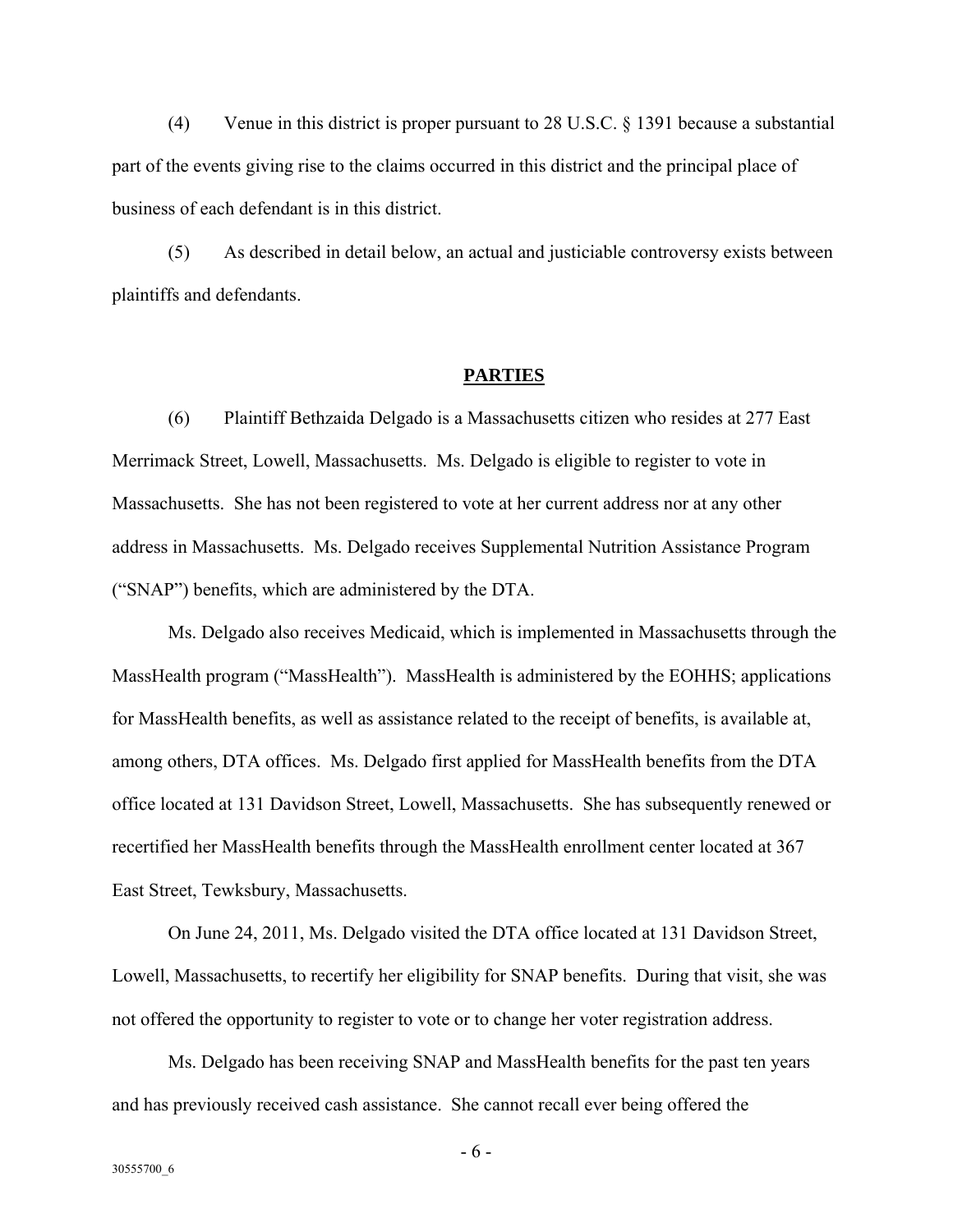opportunity to register to vote during a visit to a DTA office or through any of her interactions with MassHealth enrollment centers.

(7) Plaintiff NAACP-NEAC is an organization under the umbrella of the National Association for the Advancement of Colored People, with its principal place of business in Boston, Massachusetts. NAACP-NEAC operates through more than twenty Units – Branches, College Chapters, and Youth Councils – including at least fifteen Branches located throughout Massachusetts. It provides services to more than two thousand members, including members who have applied and/or may apply for, and/or receive and/or may receive, public assistance benefits in Massachusetts, including SNAP, Transitional Aid to Families with Dependent Children ("TAFDC"), Emergency Aid to the Elderly, Disabled, and Children ("EAEDC"), and MassHealth.

Voter registration and education are core components of NAACP-NEAC's mission and are central to the accomplishment of its objectives. Among other things, NAACP-NEAC Branches encourage voter registration and participation in federal and other elections, especially among people of color, and disenfranchised and low income citizens, and have expended, and continue to expend, substantial resources conducting voter registration drives throughout Massachusetts. NAACP-NEAC's voter registration efforts target voters in low income neighborhoods, including registration of persons who apply for and/or receive public assistance benefits. In 2011, as one of its highest priorities, NAACP-NEAC commenced a campaign in Massachusetts named "This is My Vote," with voter registration, voter education, and get-outthe-vote activities planned throughout 2011 and 2012.

As a direct result of defendants' violations of Section 7 of the NVRA, NAACP-NEAC has sent volunteers to assist people with voter registration and voter education who should have

- 7 -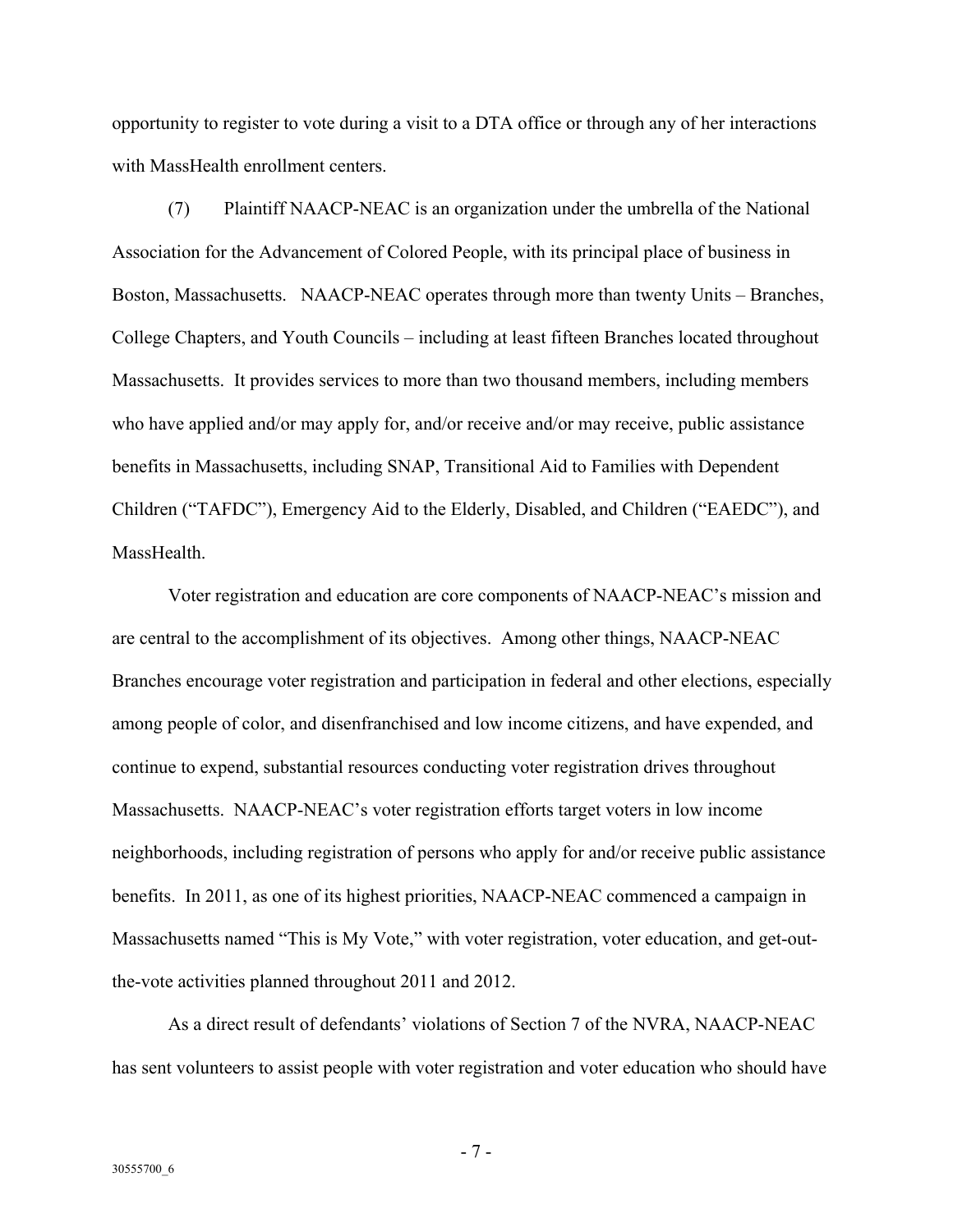been offered those services by defendants. If defendants provided NVRA-mandated voter registration services, NAACP-NEAC could reallocate its volunteers to other activities, including issue-based campaigns, youth programs, collaborative community actions with other organizations, voter protection efforts, and large-scale voter registration drives that broadly target many persons, including persons that Section 7 of the NVRA is not designed to cover.

(8) Plaintiff New England United for Justice ("NEU4J") is a nonprofit membershipbased community organization with its principal place of business at 196 Adams Street, Boston, Massachusetts. NEU4J has more than 280 members, including members who have applied for and/or will apply for, and/or receive and/or will receive public assistance benefits in Massachusetts, including SNAP, TAFDC, EAEDC, and MassHealth. NEU4J encourages voter registration and participation in federal, state, and city elections, which are core components of its mission and central to the accomplishment of its objectives, particularly among citizens of color and low income citizens. NEU4J has expended, and continues to expend, substantial resources in conducting voter registration drives throughout Boston. Its current voter registration efforts target voters in low income neighborhoods, including the registration of persons who apply for and/or receive public assistance benefits.

In addition, after completing interviews of individuals visiting DTA offices, which revealed that numerous DTA clients were not receiving NVRA-mandated voter registration forms and assistance, NEU4J has decided that it will devote additional resources to register DTA clients to vote. These efforts divert NEU4J's limited resources from other activities, including voter mobilization and get-out-the-vote efforts, door-to-door canvassing, candidate forums, neighborhood development efforts, community actions with other organizations, leadership trainings, and voter registration drives in areas to register persons the NVRA is not designed to

- 8 -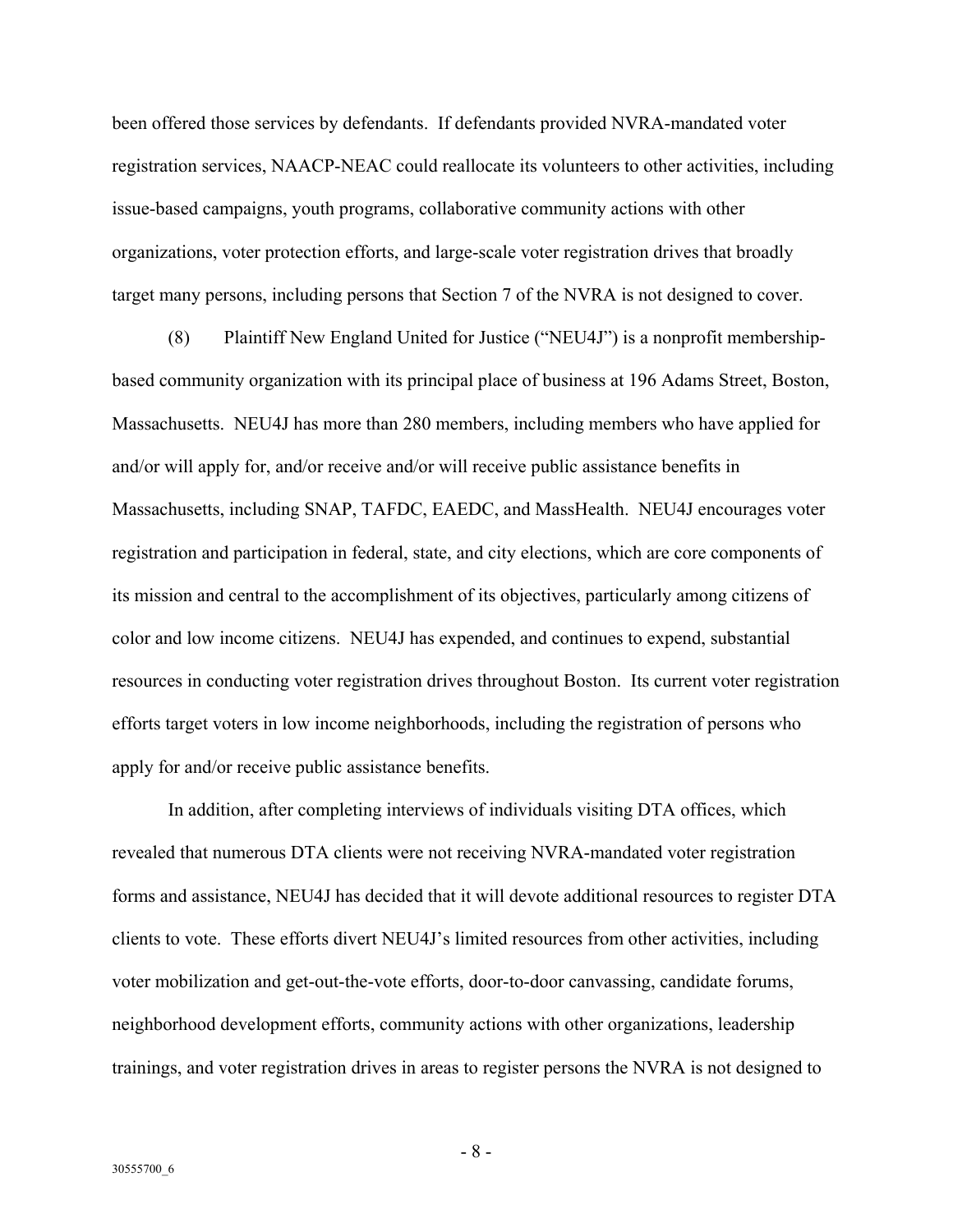cover. This diversion of resources would not be necessary if defendants complied with the voter registration assistance requirements mandated by the NVRA.

(9) Defendant William F. Galvin is the Secretary of the Commonwealth of Massachusetts. Mr. Galvin is the chief election official in Massachusetts and is responsible for conducting and overseeing federal elections. In his official capacity, among other things, Mr. Galvin promulgates regulations; issues directives and advisories regarding procedures for conducting federal elections; prescribes voter registration forms and makes them available for distribution; establishes and maintains statewide qualified voter files; develops and implements rules, practices and policies to enforce laws governing federal elections; investigates, or causes to be investigated, compliance with governing election laws; and is responsible for ensuring compliance with the NVRA. He is the "chief election official" responsible for coordination of Massachusetts' responsibilities under the NVRA.

(10) Defendant JudyAnn Bigby, M.D., is the Secretary of the Executive Office of Health and Human Services ("EOHHS"). The EOHHS administers the following public assistance programs: SNAP, EAEDC, MassHealth, and TAFDC (which receives funding from the federal Temporary Assistance for Needy Families ("TANF") block grant program). Any state office that administers these programs must comply with the requirements of the NVRA. Pursuant to Massachusetts law, EOHHS is the "single state agency" responsible for the administration of MassHealth. *See* M.G.L.A. 118E § 1.

(11) Defendant Daniel J. Curley is the Commissioner of the Department of Transitional Assistance ("DTA"), which Massachusetts has designated as a voter registration agency pursuant to the NVRA. The DTA, a Department within the EOHHS, administers SNAP, EAEDC, MassHealth, and TAFDC. In its administration of these programs, DTA must comply

- 9 -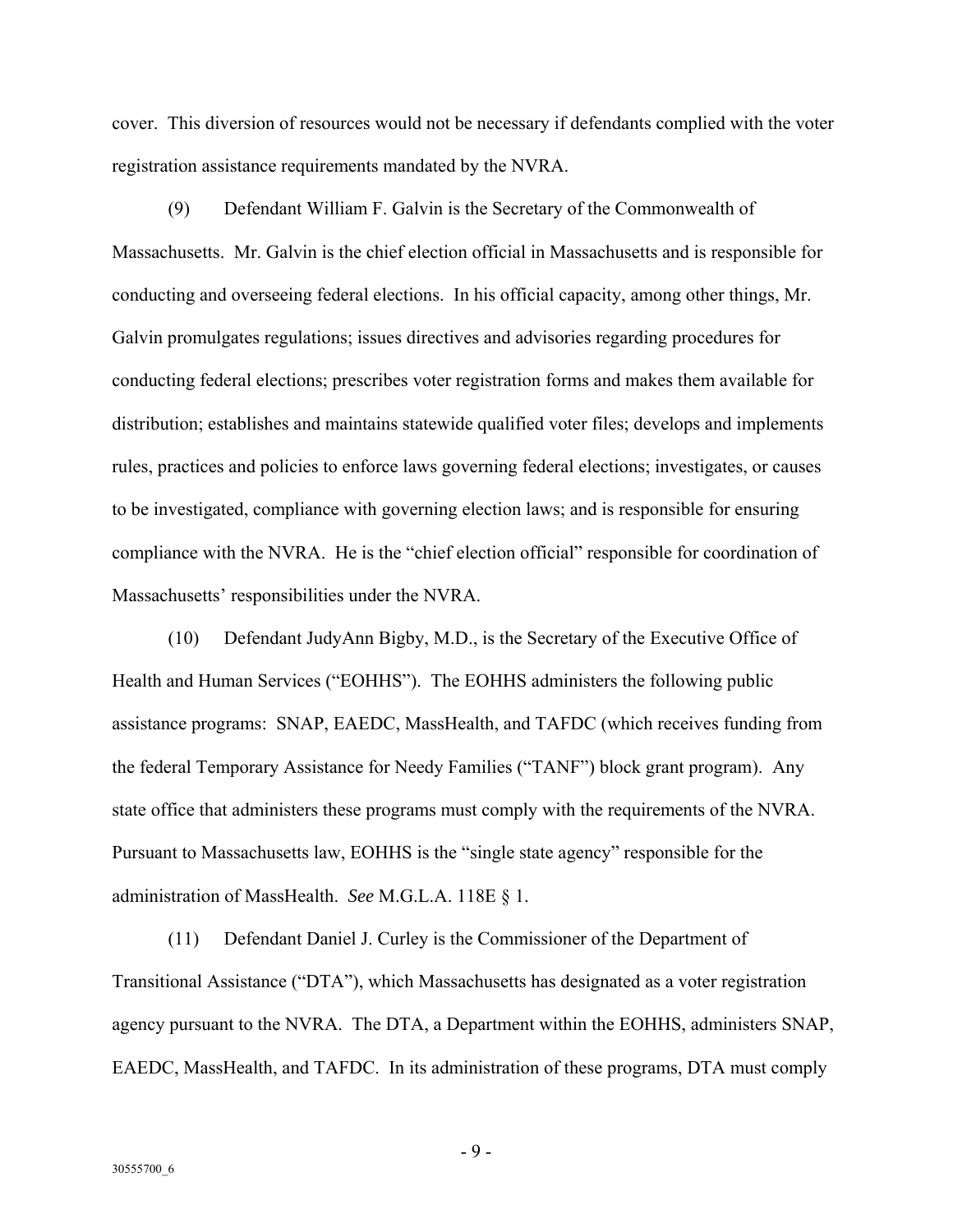with the requirements of the NVRA. In addition, on information and belief, pursuant to Massachusetts law, DTA is the "single state agency" responsible for the administration of SNAP, EAEDC, and TAFDC. *See* 106 CMR 701.100.

# **FACTUAL ALLEGATIONS**

# **National Voter Registration Act of 1993**

(12) The National Voter Registration Act of 1993 ("NVRA"), 42 U.S.C. § 1973gg *et seq.*, has as its principal purpose "establish[ing] procedures that will increase the number of eligible citizens who register to vote in elections for Federal office." *Id.* § 1973gg(b)(1).

(13) In furtherance of that principal purpose, the NVRA mandates, among other things, that "each state shall designate as voter registration agencies -- (A) all offices in the state that provide public assistance." 42 U.S.C. § 1973gg-5(a)(2).

(14) At each voter registration agency, Section 7 of the NVRA requires that "the following services shall be made available:

(i) Distribution of mail voter registration application forms . . .

(ii) Assistance to applicants in completing voter registration application forms, unless the applicant refuses such assistance.

(iii) Acceptance of completed voter registration application forms for transmittal to the appropriate State election official."

42 U.S.C. § 1973gg-5(a)(4)(A); *id.* § 1973gg-5(a)(6). Completed voter registration applications must be "transmitted to the appropriate State election official not later than 10 days after the date of acceptance," *id.* § 1973gg-5(d)(1), or within 5 days, if accepted "5 days before the last day for registration to vote in an election," *id.* § 1973gg-5(d)(2). These services must be offered by all public assistance offices "with each application for . . . [public] assistance, and with each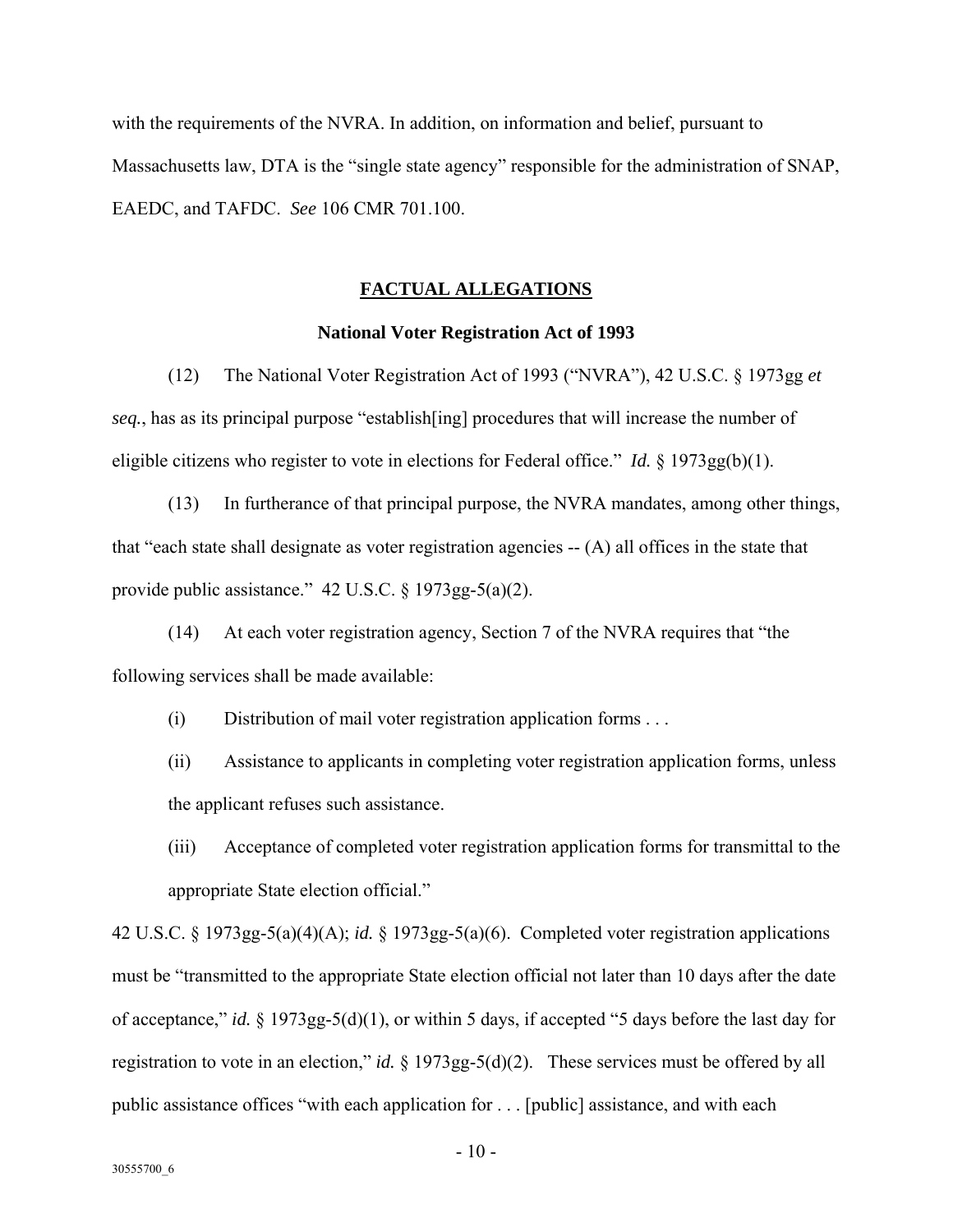recertification, renewal, or change of address form relating to . . . [public] assistance." *Id.* §  $1973gg-5(a)(6)$ .

(15) Section 7 of the NVRA also requires all public assistance offices to distribute with each application for services, and with each recertification or renewal, and with each change of address form, a voter preference form, sometimes called a "declination form." The voter preference form provides specific information to clients regarding the voter registration process and asks, "[i]f you are not registered to vote where you live now, would you like to apply to register to vote here today?" The specific information on the voter preference form includes, for example, an explanation that the decision to register to vote will not affect eligibility for public assistance or the amount of benefits. *Id.*  $\S$  1973gg-5(a)(6)(B)(ii).

(16) The public assistance agency must provide that client with "the same degree of assistance with regard to the completion of the registration application form as is provided by the office with regard to the completion of its own forms, unless the applicant refuses such assistance." *Id.* § 1973gg-5(a)(6)(C).

(17) The NVRA requires that "[e]ach State shall designate a State officer or employee as the chief State election official to be responsible for coordination of State responsibilities" under the NVRA. 42 U.S.C. § 1973gg-8. As previously noted, in Massachusetts, the "chief State election official" is defendant Galvin, the Secretary of the Commonwealth.

(18) The NVRA creates a private right of action for "a person who is aggrieved by a violation" of the NVRA. 42 U.S.C. § 1973gg-9(b)(1). The NVRA requires that, at least 90 days prior to bringing an action to enforce the NVRA, an aggrieved person must give written notice to the "chief State election official" to identify the violation(s) and to provide the State with an opportunity to cure the violation(s) prior to the commencement of an action.

- 11 -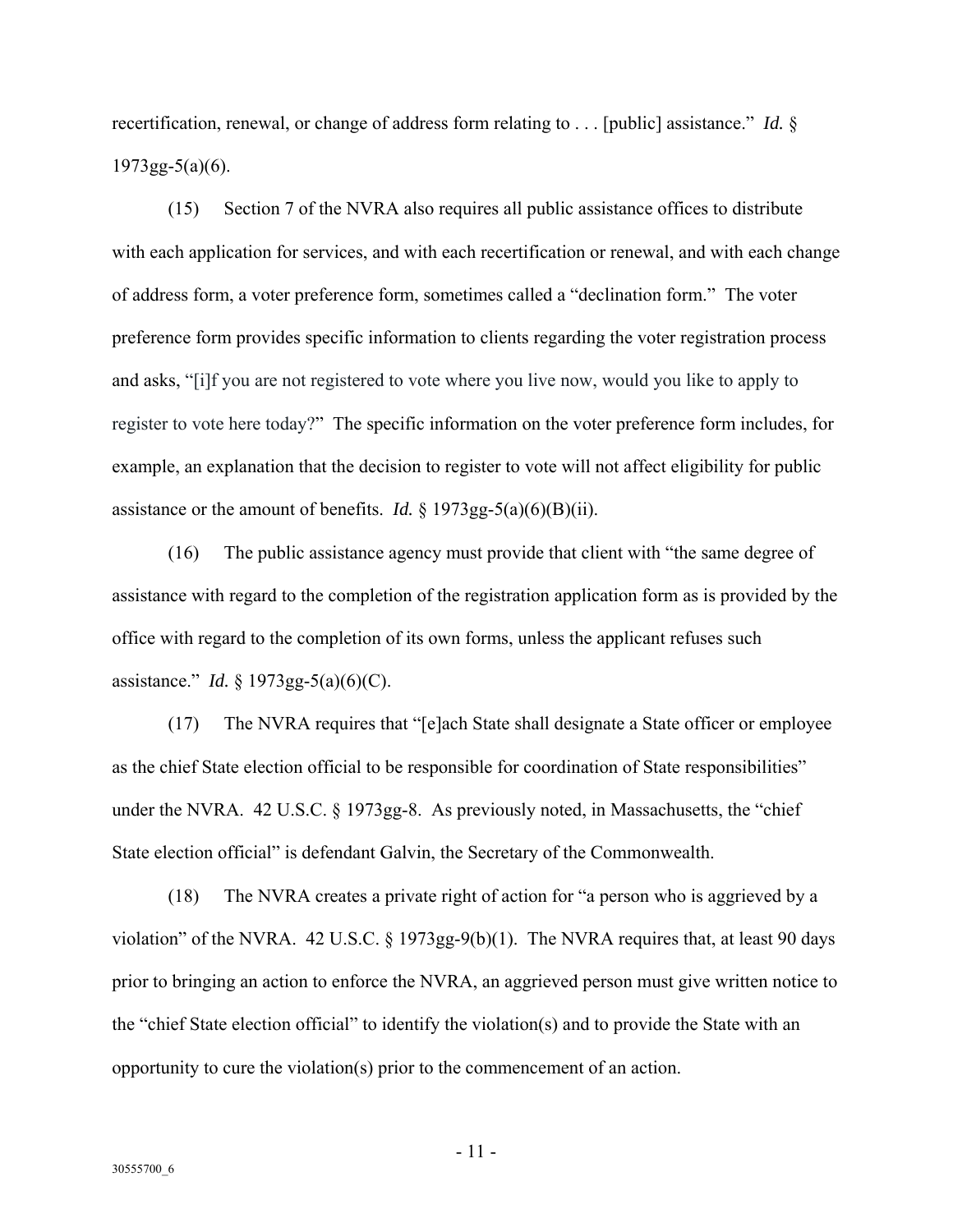#### **Massachusetts Voter Registration Regulations**

(19) Massachusetts has adopted regulations (950 CMR 57) to implement the NVRA.

(20) 950 CMR 57 states, in part, that it "implements the federal National Voter Registration Act, 42 U.S.C. 1973gg to 1973gg-10." 950 CMR 57.01. It also states that one of the purposes of the regulations is to "increase the number of eligible citizens who register to vote." *Id.* 

(21) 950 CMR 57.05 requires the Commonwealth to provide voter registration services at designated voter registration agencies. A voter registration agency is defined to include agencies that administer or provide services under the Food Stamp (*i.e.*, SNAP), Medicaid (*i.e.*, MassHealth), EAEDC, and Aid to Families with Dependent Children (*i.e.*, TAFDC) programs. 950 CMR 57.02.

(22) 950 CMR 57.05 also requires the Commonwealth to facilitate voter registration. For example, it states that the Secretary of the Commonwealth "shall prepare blank forms for affidavits of voter registration and shall supply sufficient quantities of such forms to each voter registration agency." 950 CMR 57.05(1)(a). Further, the Secretary "shall prepare voter registration declination forms and shall supply such forms in quantities the state secretary deems sufficient." 950 CMR 57.05(1)(b).

(23) A voter registration application, or "affidavit," must be distributed with each application for service or assistance, and with each recertification, renewal, or change of address form relating to such service or assistance. 950 CMR 57.05(2)(b). Whether an applicant for services or assistance declines to register to vote, or chooses to register to vote, a voter preference form, or "declination form," must be signed by the applicant and retained by the voter registration agency. 950 CMR 57.05(2)(c), (d). Further, the agency "shall provide the registrant

- 12 -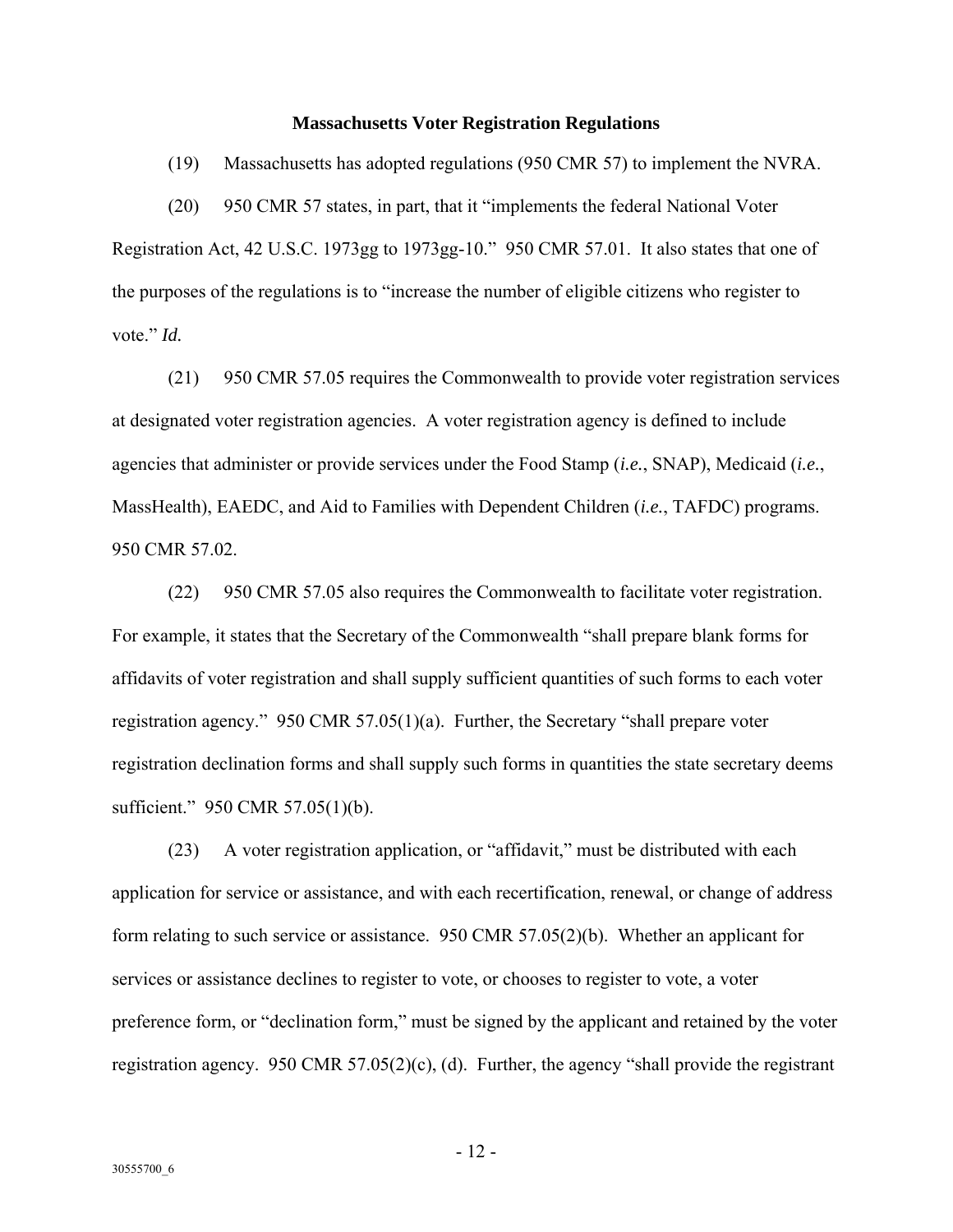with the same level of assistance in filling out the voter registration [application] as is provided by the agency in completing its own forms." 950 CMR 57.05(2)(f).

(24) Each voter registration agency must "mail or deliver the original completed affidavit of voter registration to the board of registrars of voters of the city or town where the registrant resides within five days after it is completed by the registrant at the agency." 950 CMR 57.05(3)(a).

#### **Failure to Offer Voter Registration Opportunities to Public Assistance Agency Clients.**

(25) Massachusetts must comply with the requirements of the NVRA.

(26) Defendant Galvin, as Secretary of the Commonwealth, is the chief election official responsible for ensuring Massachusetts' compliance with the NVRA. Among other things, Mr. Galvin is responsible for ensuring that voter registration agencies, including offices through which persons apply for, recertify, renew, or change their addresses for public assistance benefits, including SNAP, TAFDC, EAEDC, and MassHealth, provide the voter registration services mandated by Section 7 of the NVRA.

(27) EOHHS and DTA are state agencies responsible for the administration of public assistance in Massachusetts, including, but not limited to, the administration of SNAP, TAFDC, EAEDC, and MassHealth. DTA and EOHHS are voter registration agencies under Section 7 of the NVRA, as recognized by the implementing Code of Massachusetts Regulations, 950 CMR 57.02(1)(b), because they administer or provide services under the SNAP, MassHealth, EAEDC and TAFDC programs. Defendant Bigby, as Secretary of EOHHS, and defendant Curley, as Commissioner of DTA, are State officials responsible for ensuring that voter registration materials and services mandated by Section 7 of the NVRA are made available through the public assistance programs offered by EOHHS and DTA, respectively.

- 13 -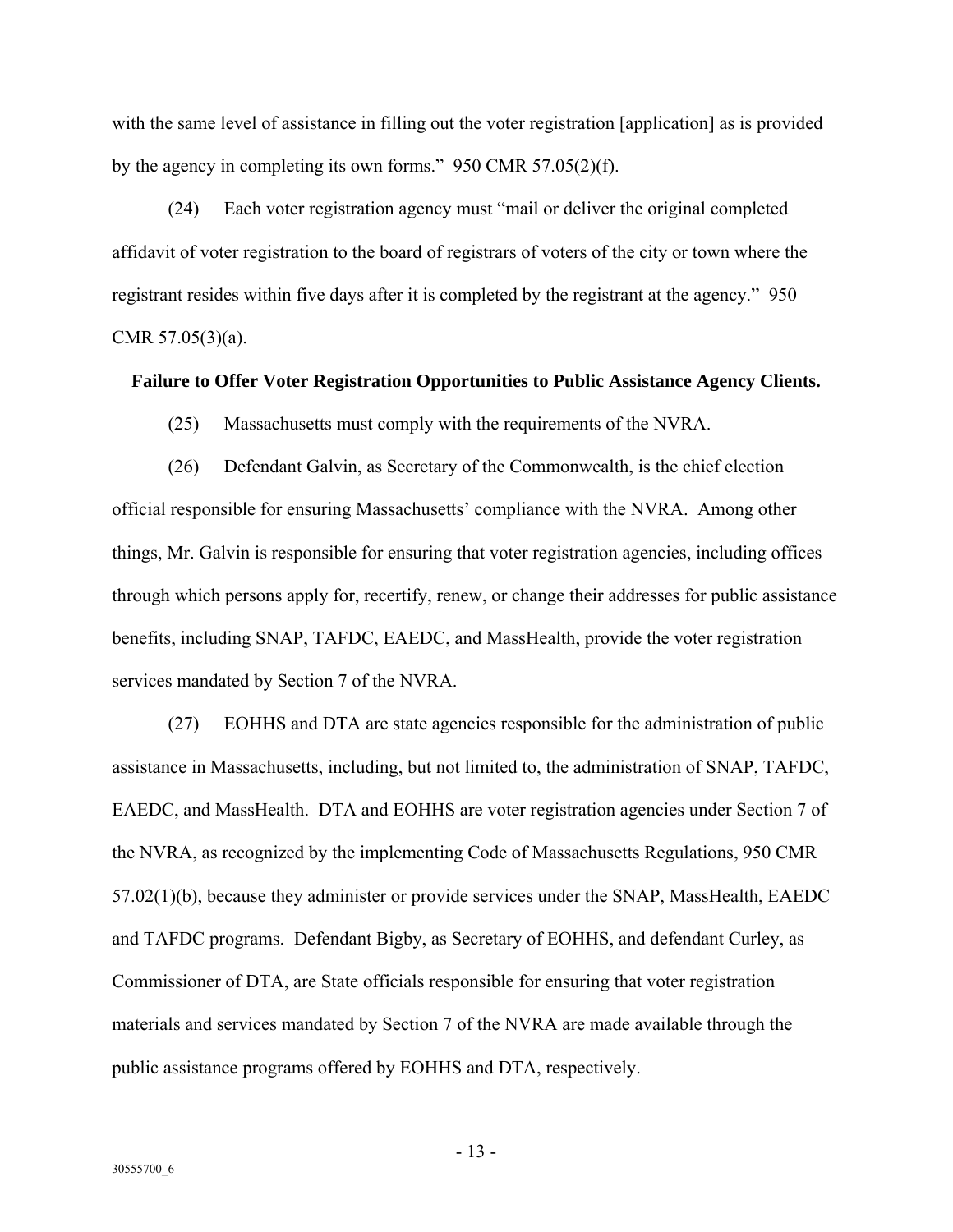(28) Defendants have violated Section 7 of the NVRA by failing to provide persons who apply, recertify, renew, or change their addresses in connection with public assistance benefits with a voter registration application, a voter preference form, and assistance in completing a voter registration application. These failures also violate Massachusetts regulations implementing the NVRA. 950 CMR 57.

(29) United States Census Bureau data strongly suggests that Massachusetts public assistance offices are not performing their voter registration obligations under the NVRA. According to the November 2008 United States Census Bureau Current Population Survey, in 2008, only 58.1% of low income eligible Massachusetts citizens were registered to vote compared to 86.1% affluent Massachusetts eligible citizens, an income-based "voter registration gap" of 18%. In 2010, according to the November 2010 edition of the same Survey, 58.2% of low income eligible Massachusetts citizens were registered to vote compared to 76.9% affluent Massachusetts eligible citizens, an income-based "voter registration gap" of over 18%.

(30) Available reports of NVRA public assistance office voter registration data do not indicate that Massachusetts public assistance offices comply with NVRA requirements. Massachusetts is required, pursuant to federal regulations, *see*, *e.g.*, 11 C.F.R. § 9428.7, to report voter registration data, including numbers of voter registration applications submitted by voter registration agencies, to the U.S. Election Assistance Commission ("EAC"). Massachusetts submitted certain information to the EAC in 2010. However, information regarding voter registration applications, including those from public assistance offices, was submitted in an unusable format and was therefore not included in the EAC's annual NVRA reports. U.S. Election Assistance Commission, *The Impact of The National Voter Registration Act of 1993 on the Administration of Elections for Federal Office, 2009-2010* 39 (2011). More specifically,

- 14 -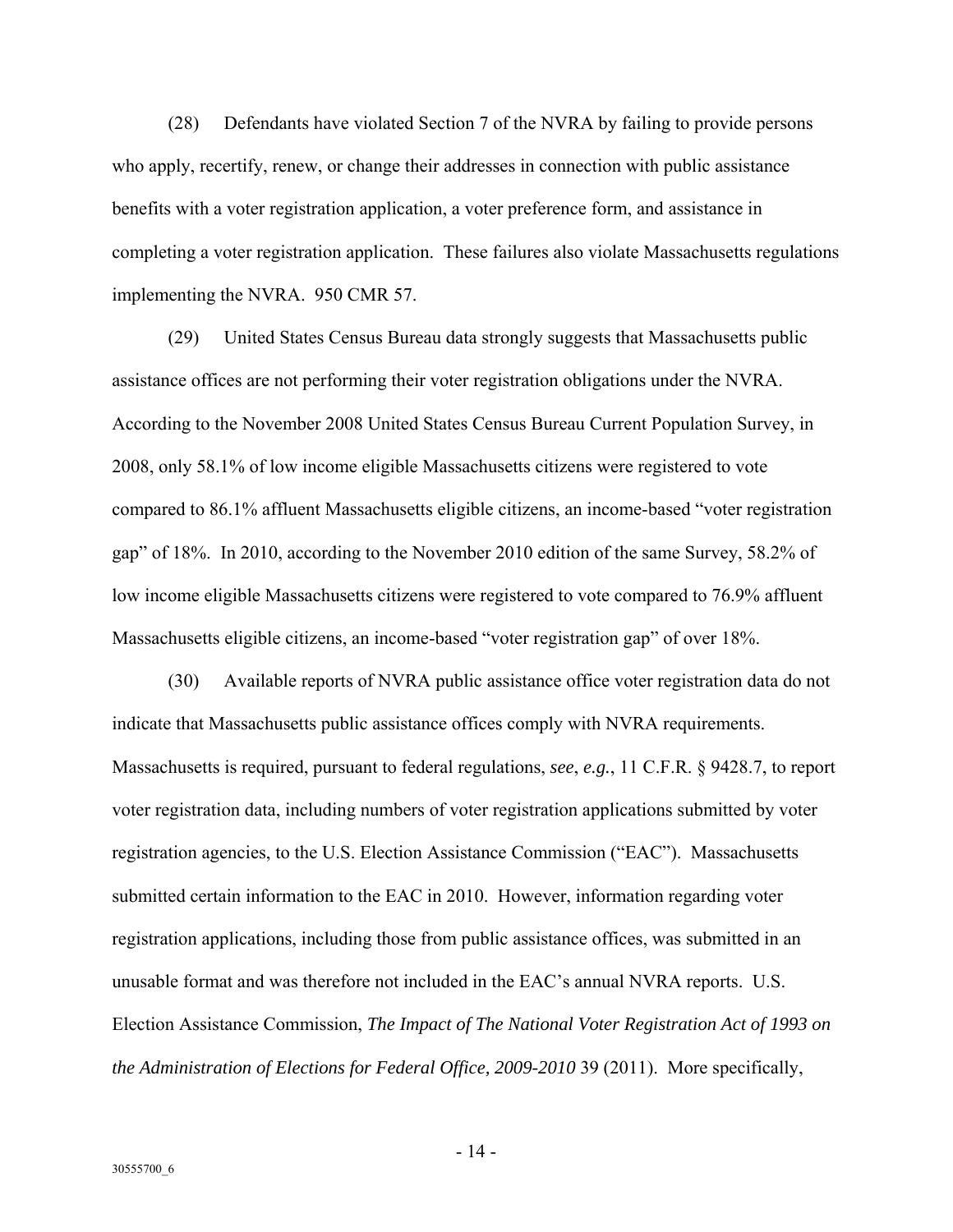Massachusetts did not aggregate the number of voter registration applications received from public assistance offices, making it prohibitively burdensome for the EAC to analyze the information submitted by Massachusetts. U.S. Election Assistance Commission, *2010 Election Administration & Voting Survey: Massachusetts Response* (2011) (Obtained through Public Records Request, on file with Ropes & Gray LLP). As a result, the EAC's 2010 annual report to Congress did not include information regarding Massachusetts' compliance with Section 7. U.S. Election Assistance Commission, *The Impact of The National Voter Registration Act of 1993 on the Administration of Elections for Federal Office, 2009-2010* (2011).

(31) Moreover, data produced by the DTA itself, in response to a Public Records Act Request by plaintiffs' counsel, confirm that public assistance offices are not providing voter registration services required by the NVRA. A comparison of the number of persons registering to vote through DTA offices with the number of persons receiving SNAP benefits demonstrates that those offices are not complying with the requirements of the NVRA. As indicated in the chart below, for the past seven years, significantly fewer than 1% of the DTA's SNAP clients have submitted voter registration applications to DTA offices.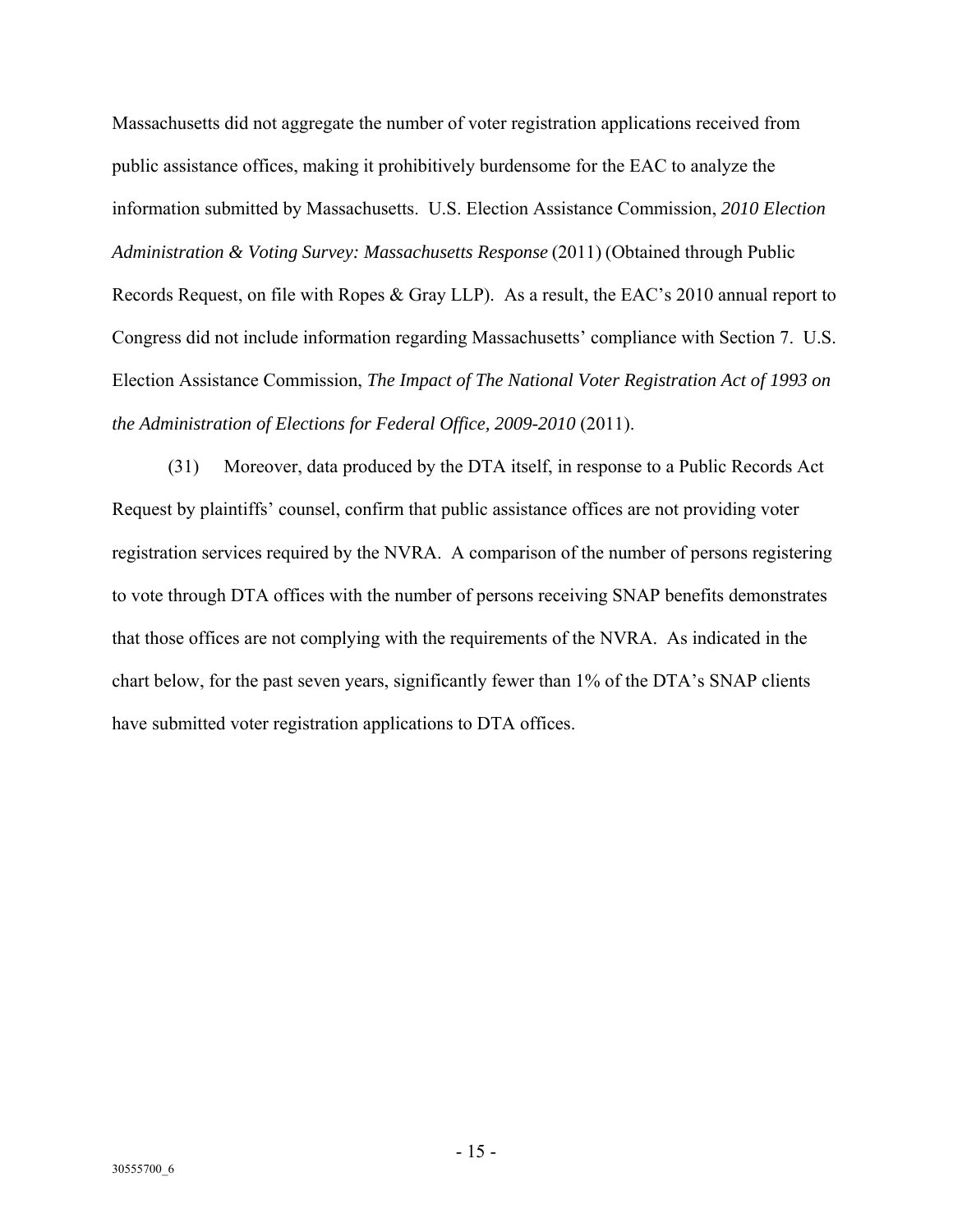| Year | Voter<br>Registration<br>(''VR'')<br><b>Applications</b><br><b>Submitted</b> | <b>SNAP</b><br><b>Applications</b><br><b>Submitted</b> | <b>Ratio of</b><br>VR to<br><b>SNAP</b><br>Apps (%) |
|------|------------------------------------------------------------------------------|--------------------------------------------------------|-----------------------------------------------------|
| 2005 | 748                                                                          | 214,855                                                | 0.34%                                               |
| 2006 | 871                                                                          | 157, 646                                               | 0.55%                                               |
| 2007 | 901                                                                          | 168, 316                                               | 0.55%                                               |
| 2008 | 1252                                                                         | 219,592                                                | 0.57%                                               |
| 2009 | 764                                                                          | 269,022                                                | 0.28%                                               |
| 2010 | 516                                                                          | 239,795                                                | 0.22%                                               |
| 2011 | 570                                                                          | 240,149                                                | 0.24%                                               |

(32) The DTA's non-compliance with the NVRA is also shown by its own computerized client survey records. For the past seven years (2005-2011), DTA has utilized a computerized process, known as BEACON, to process benefits-related transactions. As designed and intended, under BEACON, DTA personnel cannot complete a client's application, recertification or renewal, or change of address, without inputting the answer to the question, is "everyone 18 or older in [the] Assistance Unit who is a U.S. citizen and a Massachusetts resident currently registered to vote at your current address,"<sup>1</sup> and, if the answer to that question is that an eligible resident within the Assistance Unit is not registered to vote, without also inputting the answer to whether any such person wishes to register to vote.

 $\overline{a}$ 

 $1$  Upon information and belief, DTA recently reworded this question to ask whether there is "anyone 18 or older who is currently NOT registered to vote at your current address." Upon information and belief, DTA has made no other changes to the BEACON computerized process.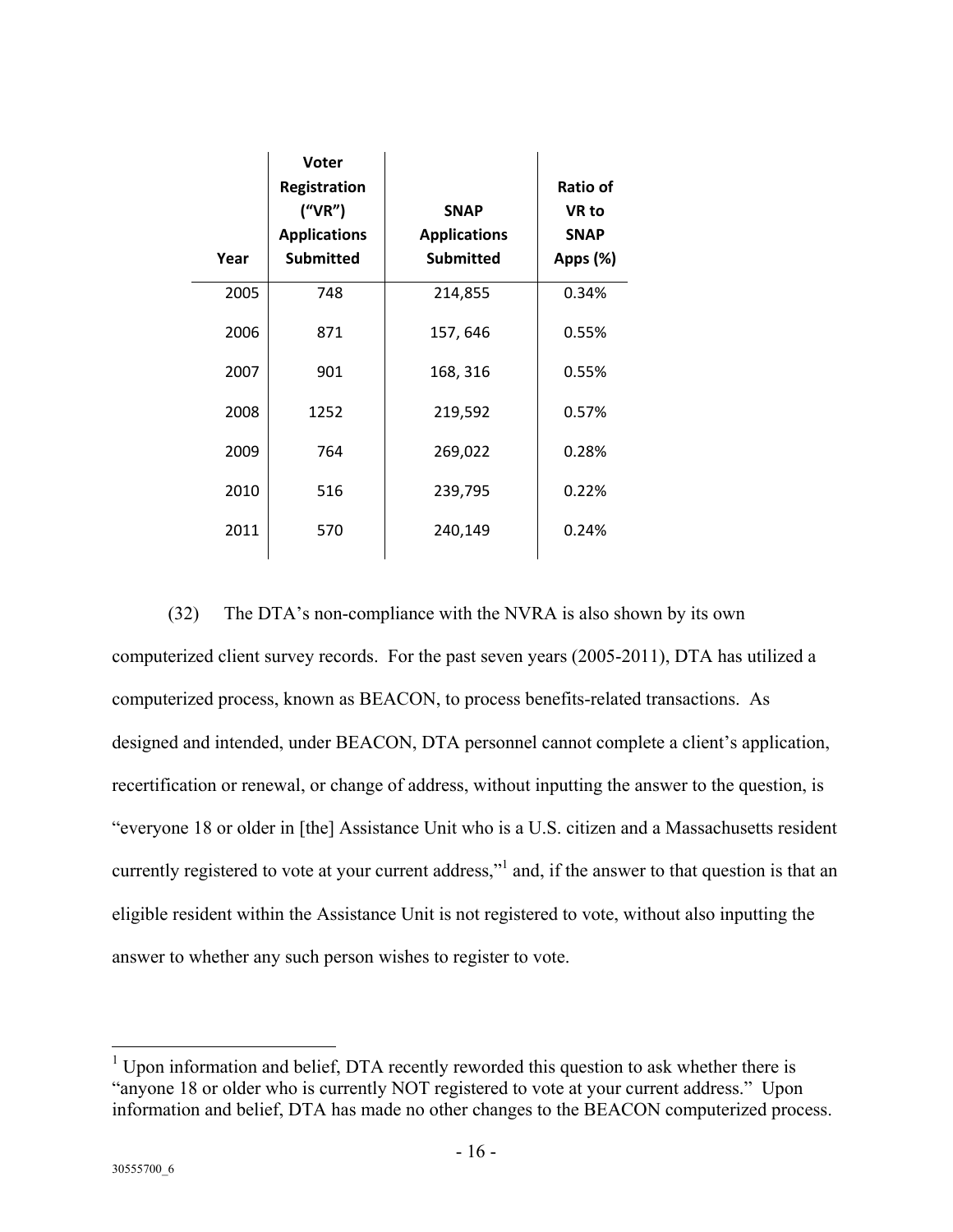There is a "hard stop" step in the computer program which must be completed before the computerized process will proceed. For each of the past seven years, according to data produced in response to the Public Records Act Request, BEACON has reported that over 94% of all DTA clients have answered that everyone 18 or older in their home is registered to vote. In other words, notwithstanding the fact that, according to the United States Census Bureau 2010 survey, only 58.2% of eligible Massachusetts low income citizens were registered to vote, the BEACON DTA data suggest that over 94% of DTA clients are registered voters. Given the Census Bureau data, the statistical probability that over 94% of DTA clients were registered voters is essentially zero.

(33) Upon information and belief, it is far more likely that DTA personnel have proceeded past the "hard stop" step in the BEACON computer program by inputting an answer in response to the voter registration question without actually asking the client the voter registration question; by answering that a client is already registered when he or she fails to answer the question; and/or by failing to explain the voter registration question when "assisting" a client in completing benefits forms.

(34) The same DTA BEACON data also indicate that DTA offices are not distributing voter registration applications or voter preference forms to all clients, as required by the NVRA. Public assistance agencies are required to distribute a voter preference form with each application for service or assistance, and with each recertification, renewal, or change of address form relating to such service or assistance. 42 U.S.C.  $\S 1973gg-5(a)(6)(A)$ . Public assistance agencies are further required to distribute a voter registration application "unless the applicant, in writing, declines to register to vote." *Id.* at § 1973gg-5(a)(6). DTA's data show that when the first BEACON question response is inputted as "everyone in the client's home is already

- 17 -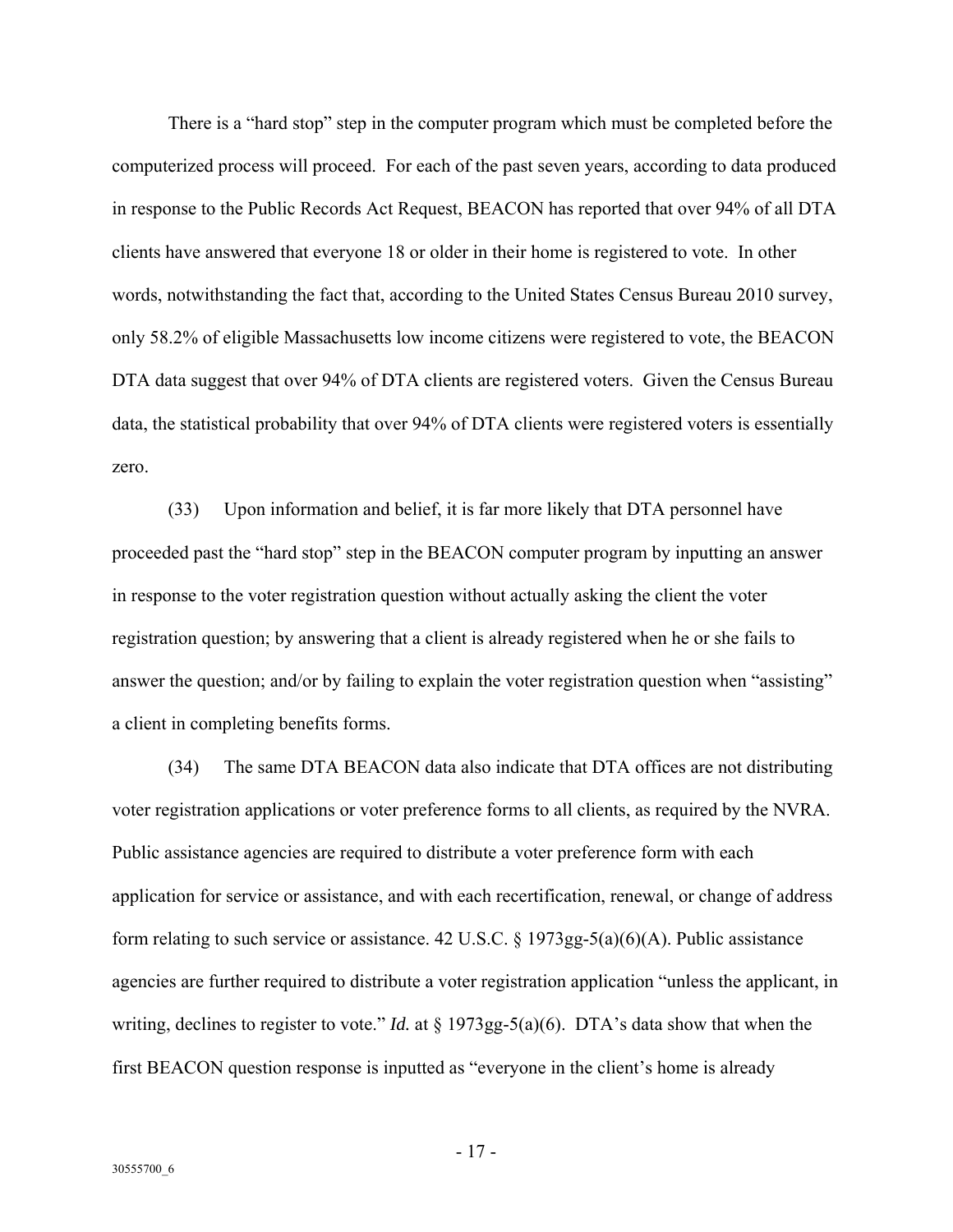registered to vote," not only is no voter registration application distributed, but also no voter preference form is completed. In other words, based on the DTA data produced, DTA personnel have failed to distribute voter registration applications to 94% of its clients even though no voter preference form containing a written declination was completed.

(35) DTA is further required by the NVRA, as implemented by 950 CMR 57.05(2), to preserve voter preference forms. Specifically, "[i]f the applicant declines to register to vote, the declination form shall be signed by the applicant, and retained by the registration agency." 950 CMR 57.05(2)(c). The suspect nature of the DTA's BEACON system and DTA's apparent noncompliance with NVRA requirements are further evidenced by the revelation that, according to DTA 2011 records, not a single DTA client who had responded that he or she was already registered to vote completed a voter preference form that was retained by a DTA office.

(36) Between May and December 2011, NEU4J visited DTA offices in Boston, Holyoke, Lawrence, Lowell, Springfield, Worcester, Pittsfield, and Fitchburg, and spoke to office personnel, as well as individuals leaving those offices who had visited to apply for, recertify, renew, or change their address in connection with SNAP, EAEDC, TAFDC, or MassHealth benefits. Information compiled during these visits confirm widespread violations of Section 7 of the NVRA. Specific violations at DTA offices include:

> (i) *Failure to offer voter registration opportunities.* Of the 174 public assistance clients interviewed, 129, or 73%, reported that they received no offer of voter registration in any manner. They did not see any voter registration question on any DTA forms; they were not asked by any DTA personnel about voter registration; they were not offered a voter registration application; and they were given no assistance whatsoever in registering to vote.

- 18 -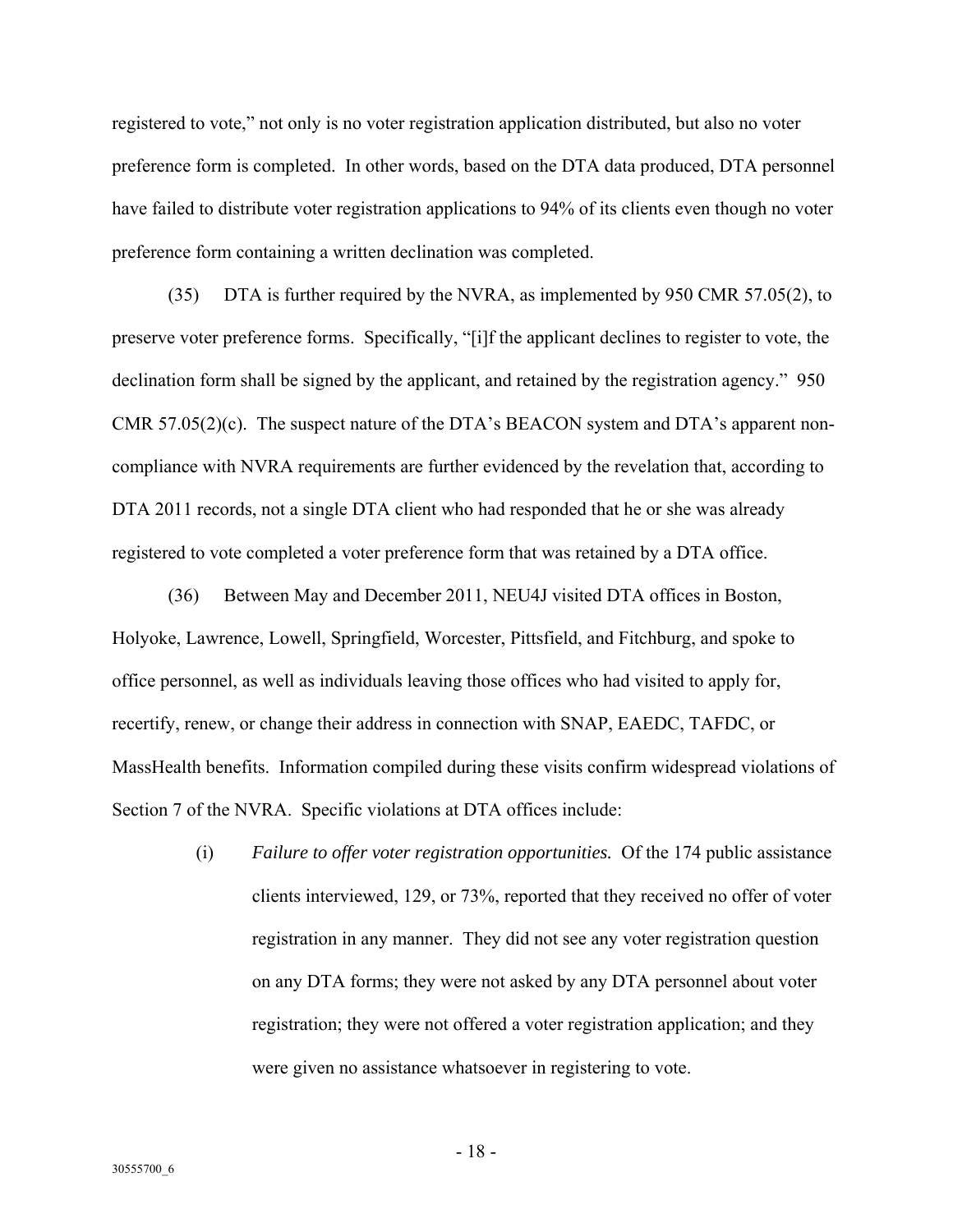- (ii) *Failure to distribute voter registration applications.* As previously noted, the NVRA requires public assistance offices to distribute voter registration applications to each client unless he or she completes a written declination of his or her right to register to vote. 42 U.S.C. § 1973gg-5(a)(6)(A). Similarly, pursuant to Massachusetts regulation, 950 CMR 57.05(2)(c), "[i]f the applicant declines to register to vote, the declination form shall be signed by the applicant, and retained by the registration agency." By definition, a failure to provide a response to the written voter preference form is *not* a statement "in writing" that satisfies an agency's obligation to provide a voter registration application. Of the 146 interviewed clients who did not provide a response to the NVRA-mandated voter registration question – either because they did not see the question or because they left it blank  $-140$  (approximately 95%) were not provided with a voter registration application.
- (iii) *Failure to keep voter registration applications and materials in supply and generally available*. The failure to stock voter registration materials also suggests broader non-compliance with Section 7 of the NVRA and 950 CMR 57.05(1)(a) and (b). For example, although the Elections Director of the Secretary of the Commonwealth has asserted (in a letter to plaintiffs' counsel dated March 6, 2012) that the Secretary of the Commonwealth has always made posters regarding violations of election laws/penalties and "register to vote here" signs available to all public assistance offices, no signs or posters were observed at any of the DTA offices visited. Similarly, although the Secretary has purportedly always made voter registration applications and

- 19 -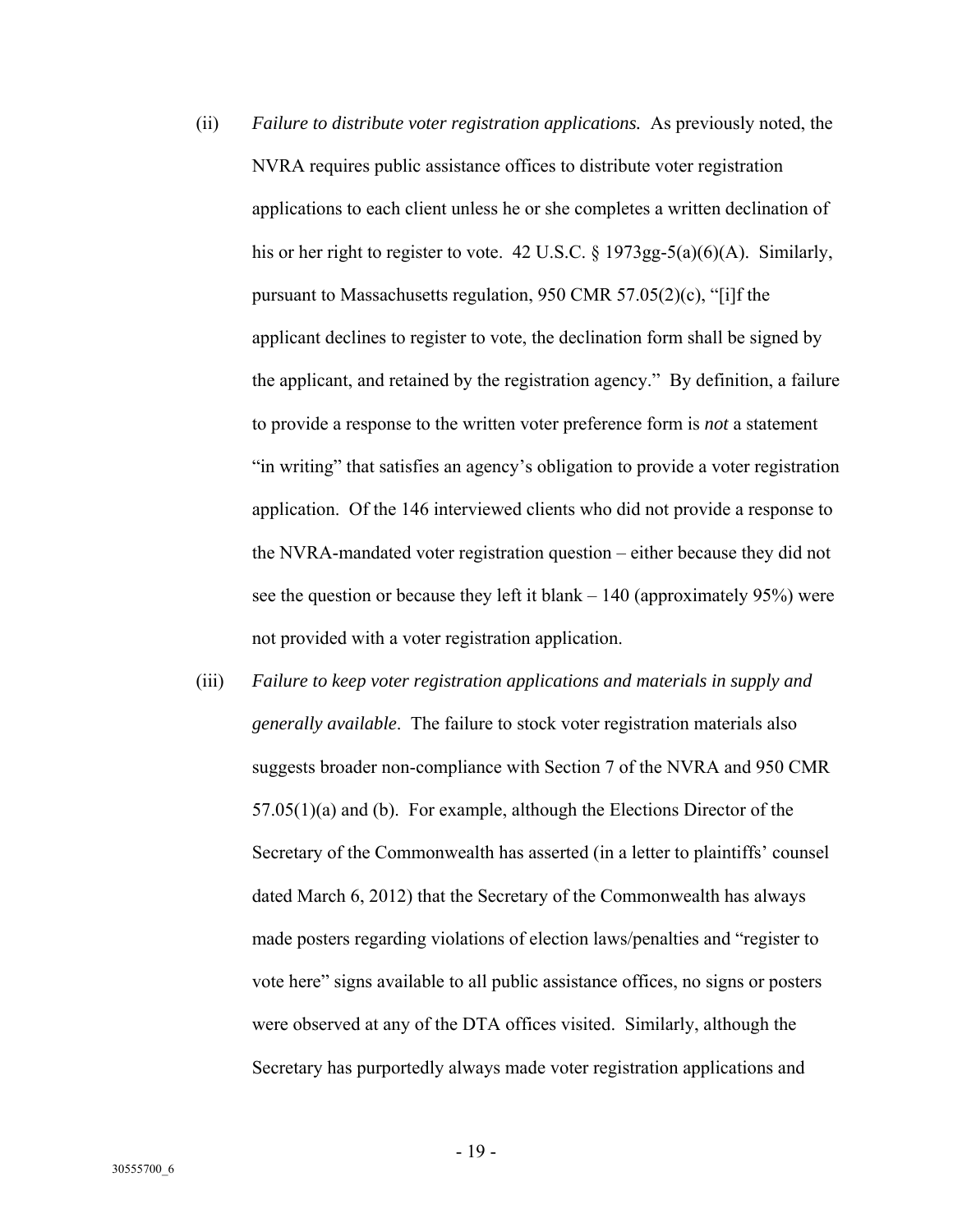mail-in voter registration applications available to all public assistance offices in multiple languages, in only one DTA office of the nine visited were voter registration applications – in any language – observed at the office intake counter.

(37) The NVRA (42 U.S.C. § 1973gg-5(a)(6)) requires that public assistance offices designated as voter registration agencies "distribute with each application for such service or assistance, and with each recertification, renewal, or change of address form," a voter registration application and a voter preference form. Significantly, "Virtual Gateway," an online portal operated by the EOHHS that provides information about a broad range of social services for low income persons, including food stamps and Medicaid, offers no voter registration information. Because a Massachusetts citizen can apply for public assistance through "Virtual Gateway," it triggers the requirements of the NVRA. And, upon information and belief, while this online registration system requests an applicant's personal information (including age and citizenship status), it does not ask about voter eligibility or registration status. Voter registration is neither available through "Virtual Gateway" menu options, nor is it listed among its index of available services. Defendants' failure to provide voter registration applications and voter preference forms through "Virtual Gateway" is symptomatic of Massachusetts' systemic noncompliance with the NVRA.

(38) Defendants' widespread violations of the NVRA and disregard for voter registration rights of public assistance clients is remarkable given the Massachusetts Constitution's guarantee of the right to vote to every citizen of the Commonwealth of Massachusetts. Mass. Const. pt. 1, art. IX. The Massachusetts Supreme Judicial Court has long recognized that being left off voter registration rolls deprives one of the right to vote and is a

 $-20-$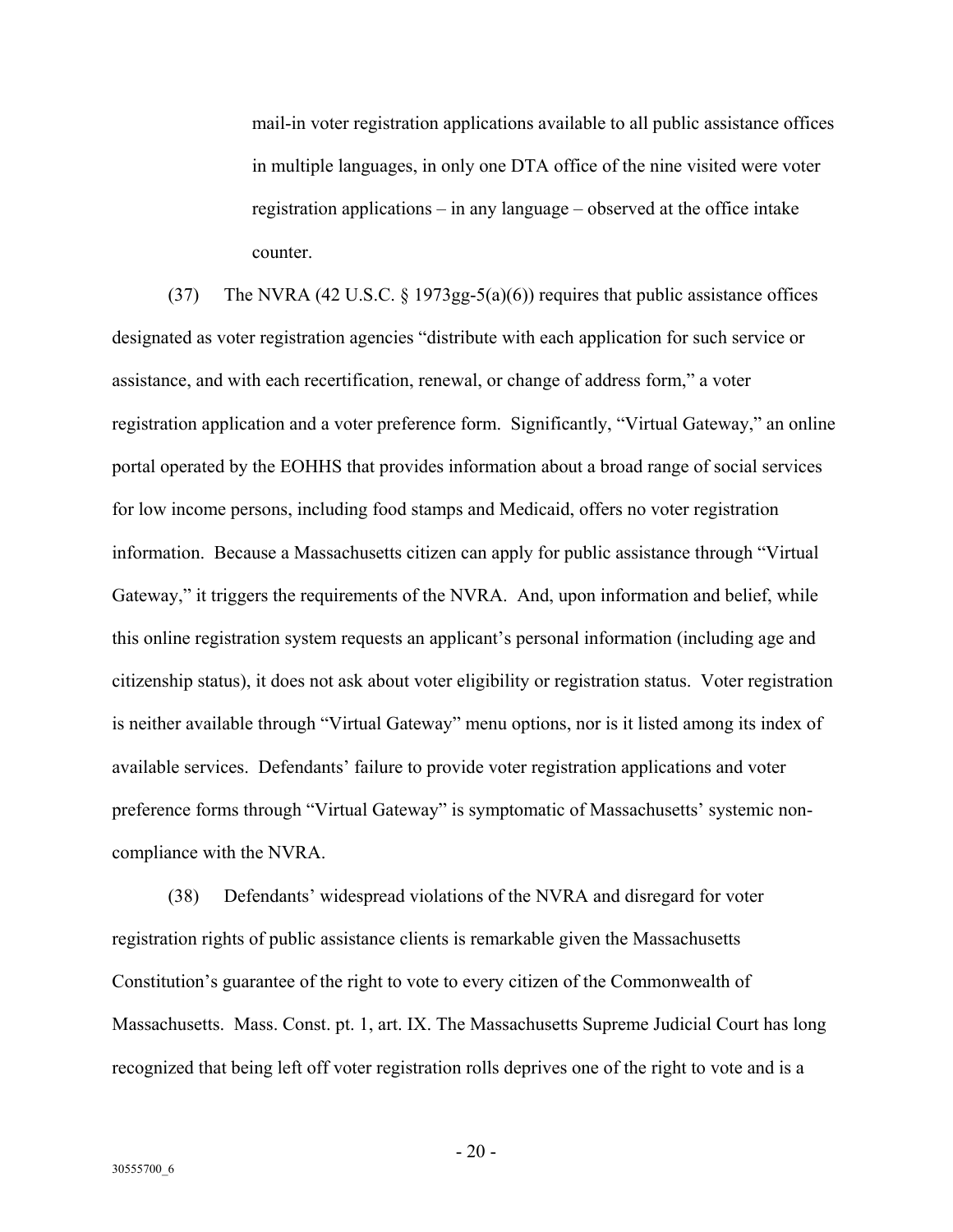violation of the Massachusetts Constitution. *Santana v. Registrars of Voters of Worcester*, 384 Mass. 487, 492 (1981); *Lincoln v. Hapgood*, 11 Mass. 350, 355 (1814). Defendants' failure to comply with the requirements of the NVRA prevents tens of thousands of low income Massachusetts citizens from registering to vote, and so prevents them from exercising their right to vote.

(39) On December 8, 2011, a letter was sent to defendant Galvin, on behalf of "New England United for Justice, persons eligible to register to vote that it represents, and others similarly situated," to "provide written notice of the violation [of Section 7 of the NVRA] to the chief election official of the State," as required by the NVRA. 42 U.S.C. § 1973gg-9. The notice stated that, unless Massachusetts implemented a plan to remedy the violations of the NVRA within 90 days, NEU4J would commence litigation. (A copy of the December 8, 2011 notice letter is attached hereto as **Exhibit A**.) Defendants Bigby and Curley were sent a copy of the notice on the same day. The violations of the NVRA described in the notice letter have not been remedied.

(40) On February 9, 2012, representatives of plaintiffs met with representatives from, among others, the offices of the Secretary of the Commonwealth, EOHHS, and DTA to discuss Massachusetts' NVRA violations. At the conclusion of that meeting, all attendees agreed to reconvene for additional discussions two weeks later, on February 22, 2012. On February 17, 2012, however, defendants' representatives unilaterally cancelled the second meeting and refused to conduct any further discussions before the 90-day deadline, opting instead to provide a written response to the December 8, 2011 notice letter.

(41) On March 6, 2012, the Elections Director of the Secretary of the Commonwealth sent a response letter to plaintiffs' representatives. That letter describes a single change in policy

 $-21 -$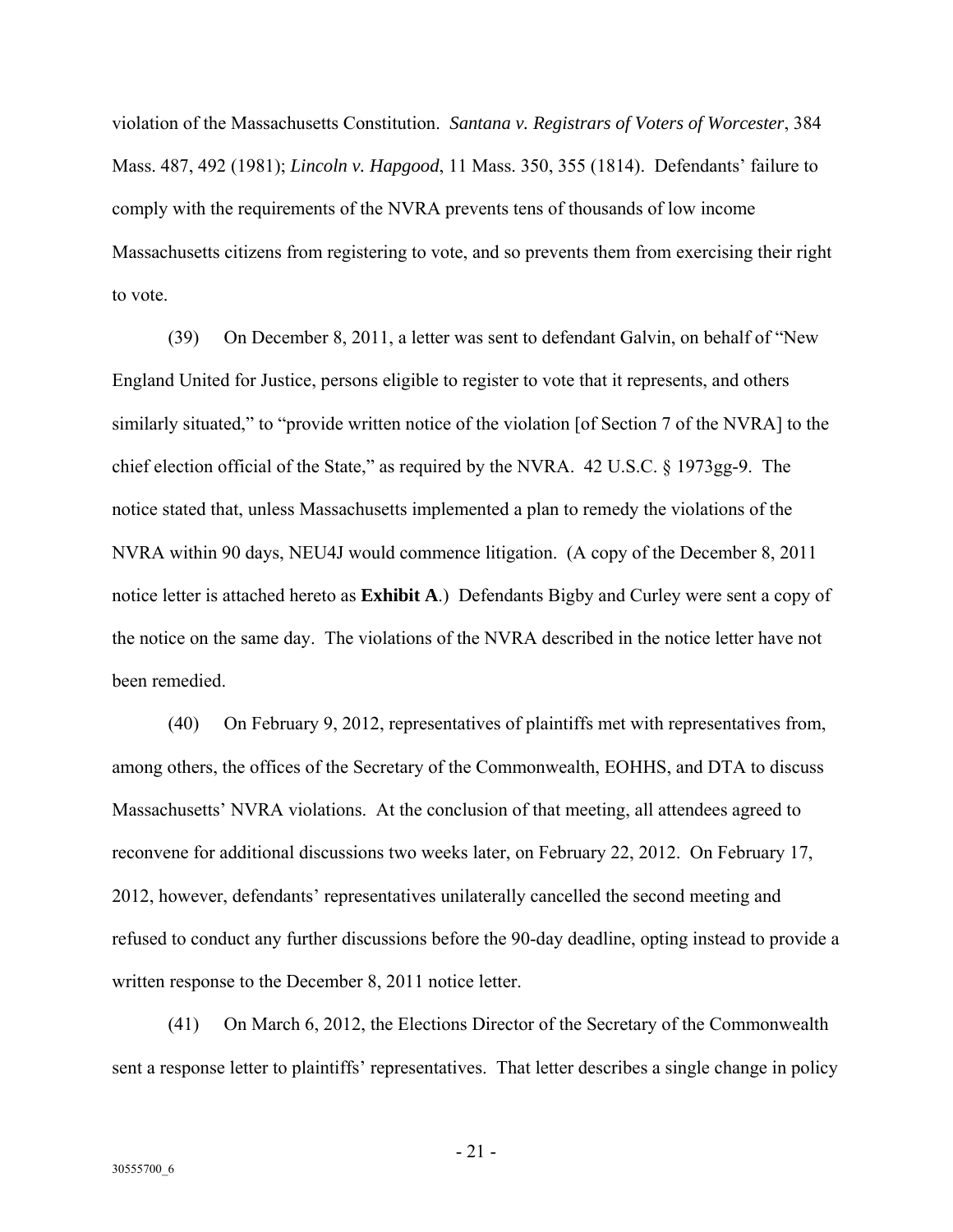by the Secretary. Previously, public assistance offices were directed not to provide a voter registration application to any client who left the voter registration question on the voter preference form blank, a clear violation of NVRA requirements. The Elections Director's letter states that, going forward, public assistance offices would be directed to provide a voter registration application to any client who does not provide a written declination of the opportunity to register to vote – as has always been required by the NVRA. While this change in policy, reportedly to be accompanied by planned updates to the "Agency Voter Registration Workbook" and the "Agency Script," is clearly necessary to comply with the NVRA, the March 6, 2012 letter is silent regarding how the policy change would be implemented or enforced.

The Elections Director's letter states that the policy change was communicated to public assistance agencies in March of 2012. However, such a communication, standing alone, does nothing to ensure that the policy change is implemented by agency personnel. Given the historical policies and practices of these agencies to provide a voter registration application if and only if a client answered the voter registration question affirmatively – that is, specifically stating in writing on the voter preference form that he or she would like to register to vote – the Secretary's change in policy – unaccompanied by any implementation or enforcement procedures – does not remedy Massachusetts' violations of Section 7 of the NVRA.

(42) The March 6, 2012 letter fails to mention any other change in policy or procedure to ensure that voter registration applications and materials would be distributed and displayed; or to ensure that voter registration services would be provided to public assistance agency clients. Throughout her letter, the Elections Director simply summarizes requirements of the NVRA, without offering any evidence that the voter registration agencies have adopted practices and policies that satisfy those requirements. By way of example only, the Elections Director writes

- 22 -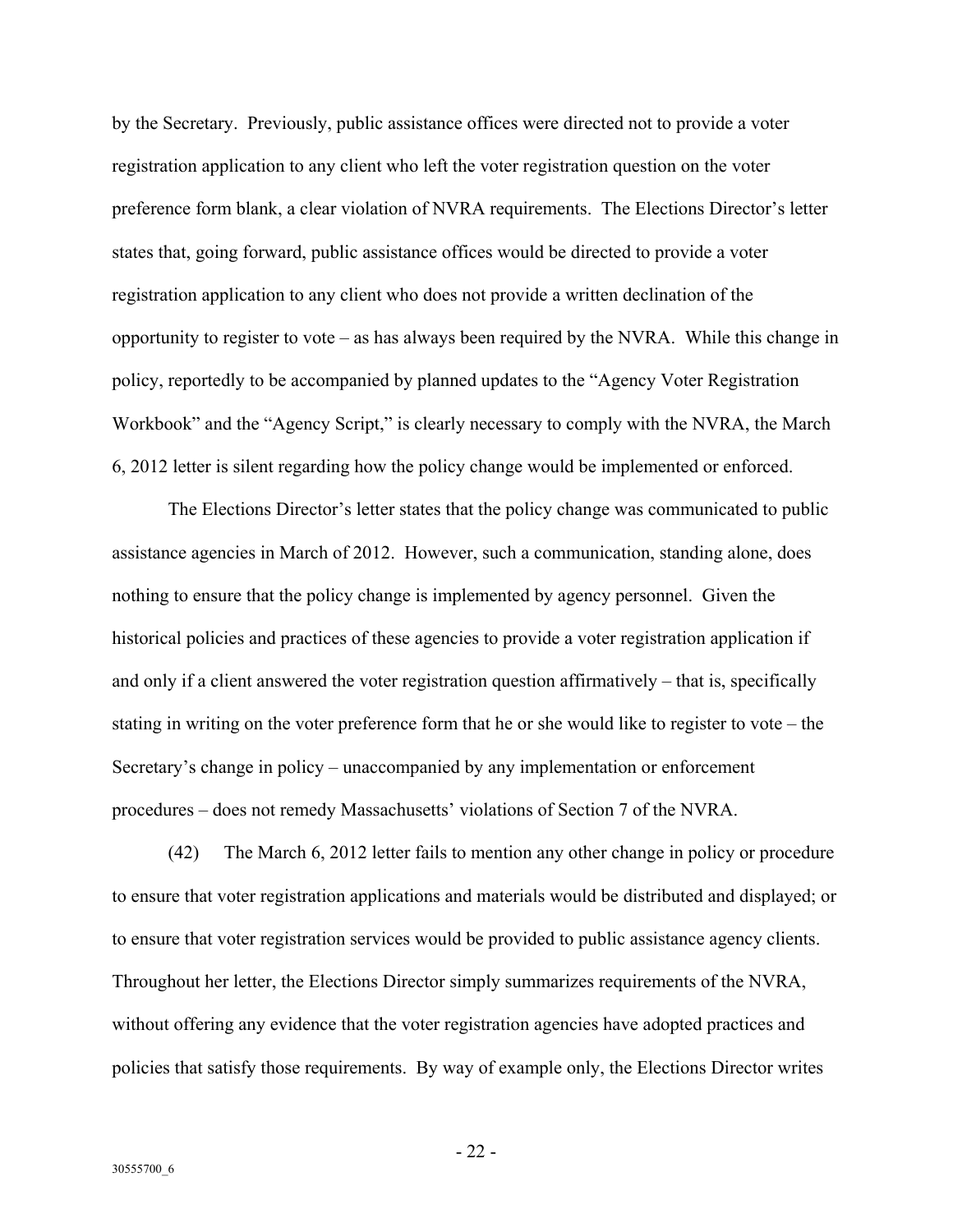that "[p]ursuant to the NVRA, as well as state law and regulations promulgated by the Secretary of the Commonwealth . . . the declination form must be distributed with each application for service or assistance, recertification, renewal, or change of address." That is indeed a correct statement of federal and state law. However, there is no evidence that, for example, supervision and oversight of compliance with this legal requirement has been initiated, or that enforcement procedures have been implemented. Similarly, the Elections Director writes that "[t]he same level of assistance must be provided in completing the voter registration form as is provided by the agency in completing its own forms, unless the registrant refuses assistance." This is essentially a quotation of 950 CMR § 57.05(2)(e). However, the letter provides no information regarding whether this legal requirement has been followed; overseen through regular supervision; or enforced through compliance procedures. Such empty recitations of law appear throughout the response letter.

(43) In addition, many of the practices described in the March 6, 2012 letter have been required throughout the many years of Massachusetts' violations of Section 7 of the NVRA. While certain of these practices may be necessary to ensure compliance with the requirements of the NVRA, they have proven to be woefully inadequate without additional policies, practices and procedures. For example, the Elections Director notes that, in terms of staffing, Massachusetts has "maintained a NVRA coordinator in the Elections Division" since the NVRA's enactment in 1993. The NVRA coordinator has purportedly "[c]onsistently . . . met with agency contacts to provide information and training on the NVRA and to address any issues that arise." In addition, according to the Elections Director, the Secretary's office "has always made itself available to conduct trainings for any agency." While laudable, these practices alone have obviously not prevented Massachusetts' systemic violations of the NVRA. There is no reason to believe that

- 23 -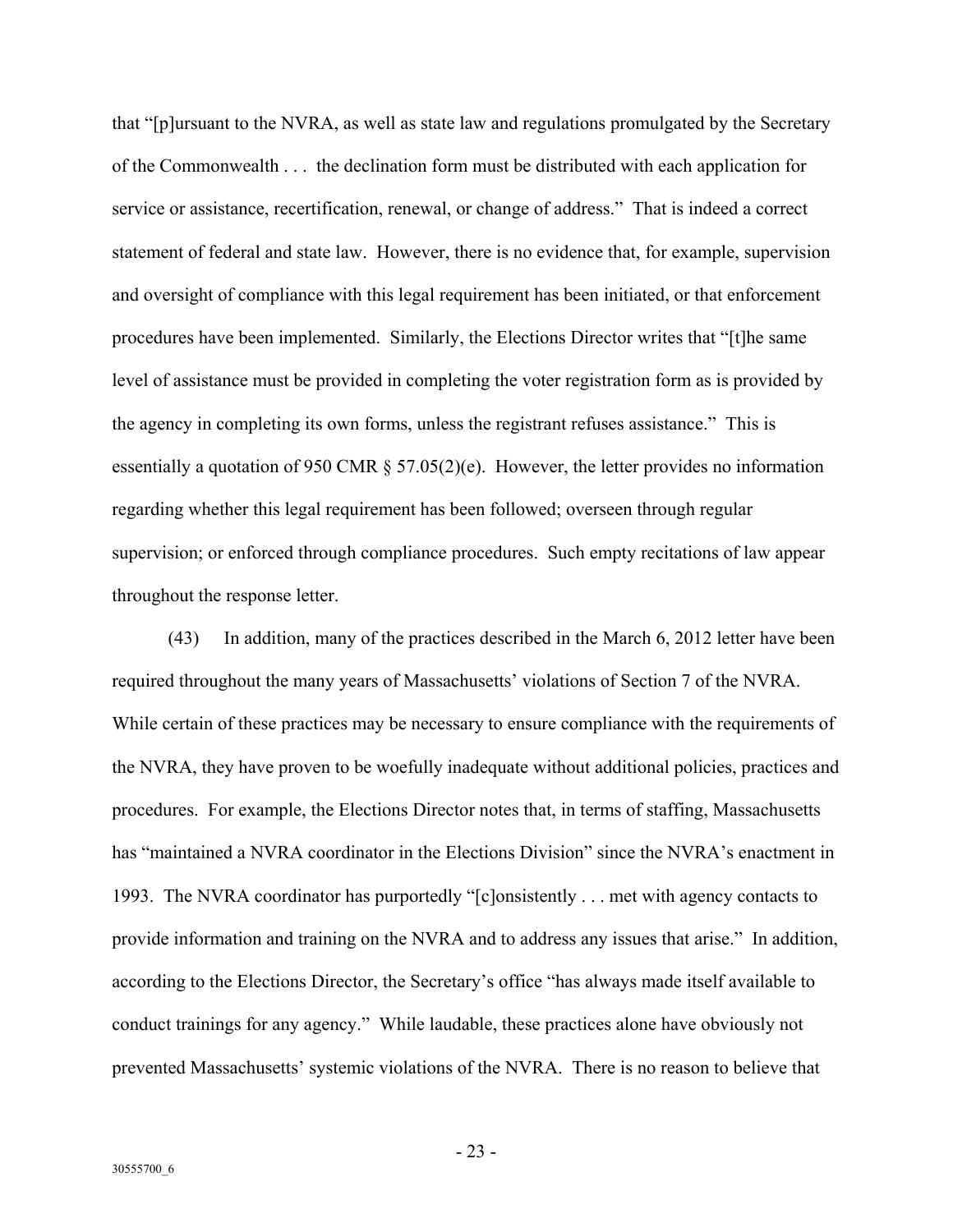they will be effective in the future. For example, there is no commitment or directive that there will be regular meetings with agency officials; that such meetings will focus on affirmative steps to achieve compliance with the NVRA; or that procedures will be developed and implemented to oversee and enforce compliance with the NVRA. Similarly, although the Secretary's Office claims to be preparing a PowerPoint training module that will be made available to all public assistance agencies, there is no explanation regarding what NVRA content would be covered; no explanation of when or how the module would be made available or distributed to agencies; and no explanation of how the module would be incorporated into the agencies' regular training.

(44) With respect to DTA in particular, the March 6, 2012 response letter again cites to existing and demonstrably inadequate practices. For example, the Elections Director notes that DTA "has had and continues to have a designated NVRA Coordinator on staff." While this is a necessary requirement to ensure compliance with the NVRA, the letter provides no information regarding how the Coordinator oversees NVRA compliance or addresses evidence of noncompliance.

DTA's BEACON computerized system is yet another example of an obviously inadequate part of a compliance system. The March 6, 2012 letter notes that BEACON "requires that all the appropriate voter registration questions be asked for its benefit program applicants/participants," and that the computer program includes a "hard stop" that prevents a DTA client from completing a benefits application without first answering the NVRA-required voter registration questions. But, as previously noted, the incredible data reported by DTA indicate that DTA personnel are more than likely bypassing this "hard stop" by inputting "answers" without actually asking the clients the question. If the voter registration questions are not asked and voter preference forms are not distributed, any change in policy regarding voter

- 24 -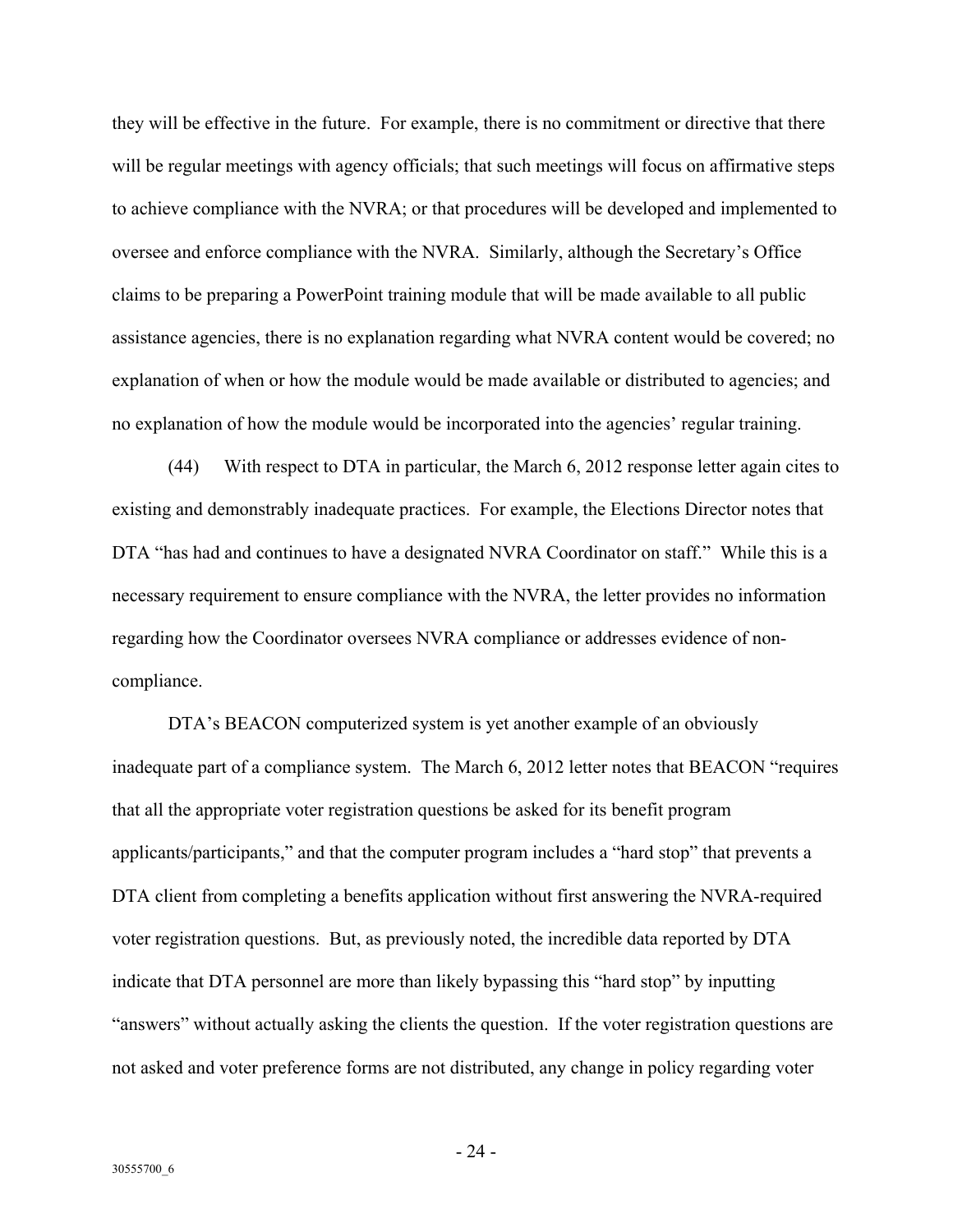preference form blanks is irrelevant. The Executive Director notes that the BEACON system can identify DTA public assistance offices with low voter registration rates, but goes no further. Without additional training, supervision, oversight and enforcement procedures to ensure that DTA personnel follow the updated BEACON Users' Guide and BEACON Help Instructions, the BEACON's "hard-stop" step and data do nothing to ensure that DTA personnel will offer and provide NVRA-mandated services.

Planned DTA changes, although desirable, are inadequate unless implemented and enforced. For example, the Executive Director's March 6, 2012 letter states that DTA "will . . . designate a local office manager, who will see that voter registration procedures are being met, forms are available and posters posted," but offers no details, for example, on when the manager would be selected or how the manager will enforce compliance with NVRA requirements. It similarly notes that DTA "is increasing its monitoring of NVRA activities during this election year and will work to address any issues that are identified in 2012 and subsequent years," which suggests that no additional changes are contemplated until after the 2012 federal elections.

(45) Furthermore, even if defendants were now to adopt and fully implement the practices and policies described in the March 6, 2012 letter, much more is needed to remedy Massachusetts' woeful history of violations. For several years, defendants have either disregarded or ignored the precipitous decline in voter registrations reported by public assistance offices. Over the years, Massachusetts' violations of Section 7 of the NVRA have directly caused tens of thousands of eligible low income citizens to lose their right to register to vote, and, as a direct result, they have been disenfranchised. To remedy these violations and to provide eligible low income Massachusetts citizens opportunities to exercise their right to

 $-25 -$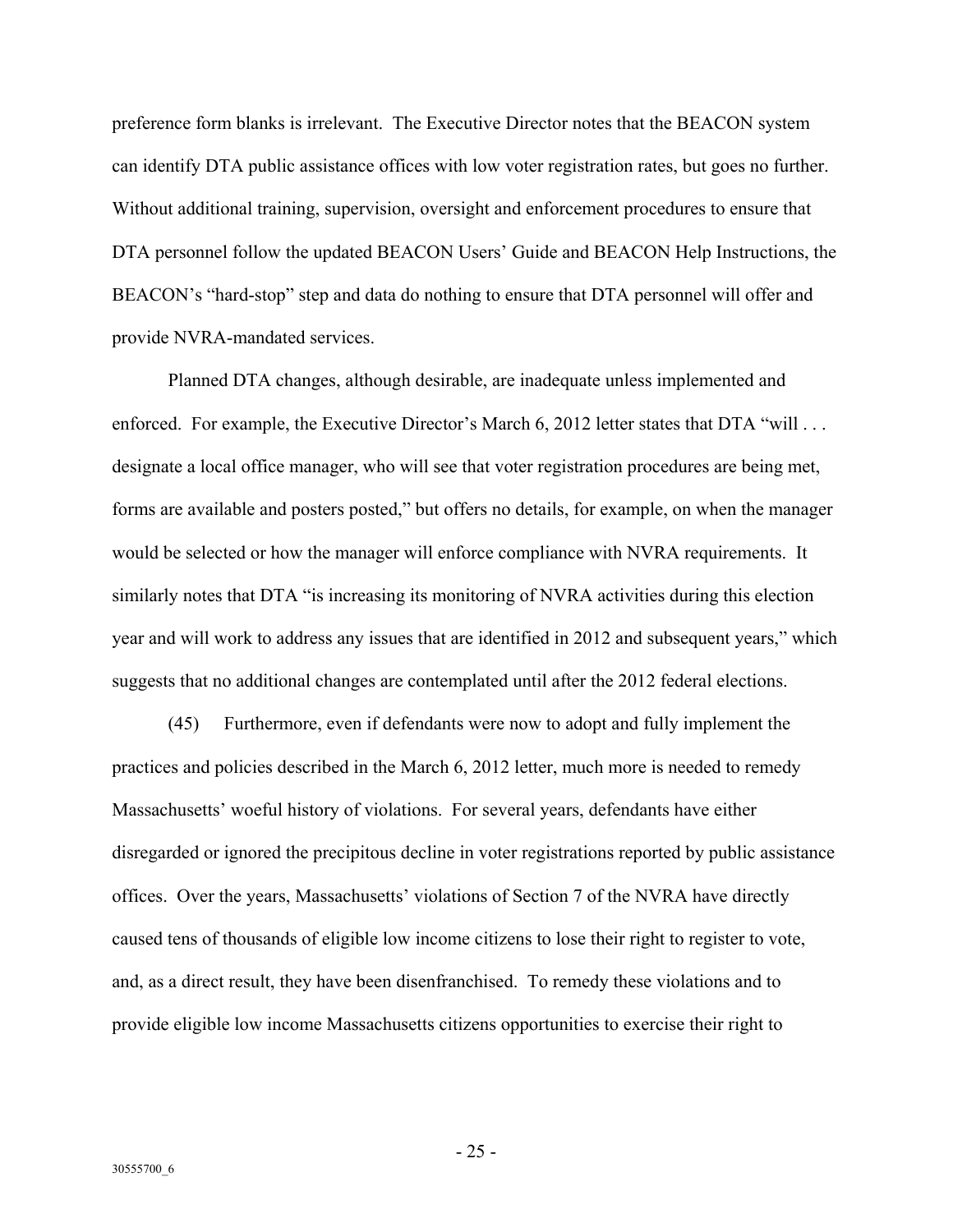register to vote in time for the fast-approaching 2012 federal election, preliminary injunctive relief is needed.

# **Plaintiff Bethzaida Delgado Is Denied the Opportunity to Register to Vote.**

(46) Plaintiff Bethzaida Delgado is 35 years old and has lived in Massachusetts for over 12 years. Ms. Delgado is a United States citizen. She satisfies all qualifications to register to vote in Massachusetts.

(47) Ms. Delgado is not registered to vote at her current address, and would like to register to vote at her current address.

(48) Ms. Delgado has received SNAP and MassHealth benefits since approximately 2002 and received cash assistance in 2006 and 2007 following an automobile accident. In connection with her application and receipt of public assistance, she has visited the DTA office at 131 Davidson Street, Lowell, Massachusetts, many times to recertify or to renew her benefits. She first applied for MassHealth benefits at the Lowell DTA office. Ms. Delgado has subsequently recertified or renewed her MassHealth benefits through the MassHealth enrollment center located at 367 East Street, Tewksbury, Massachusetts.

(49) Ms. Delgado visited the DTA office at 131 Davidson Street, in Lowell, Massachusetts, on June 24, 2011, to recertify her SNAP benefits. She was not offered the opportunity to register to vote at any time during her visit; nor was she offered a voter registration application. Ms. Delgado will not visit the office again until she is required to do so by DTA.

(50) Despite her numerous interactions with DTA offices and MassHealth enrollment centers over the past 10 years, including her most recent visit to the Lowell DTA office, Ms. Delgado does not recall ever being offered the opportunity to register to vote or being informed

- 26 -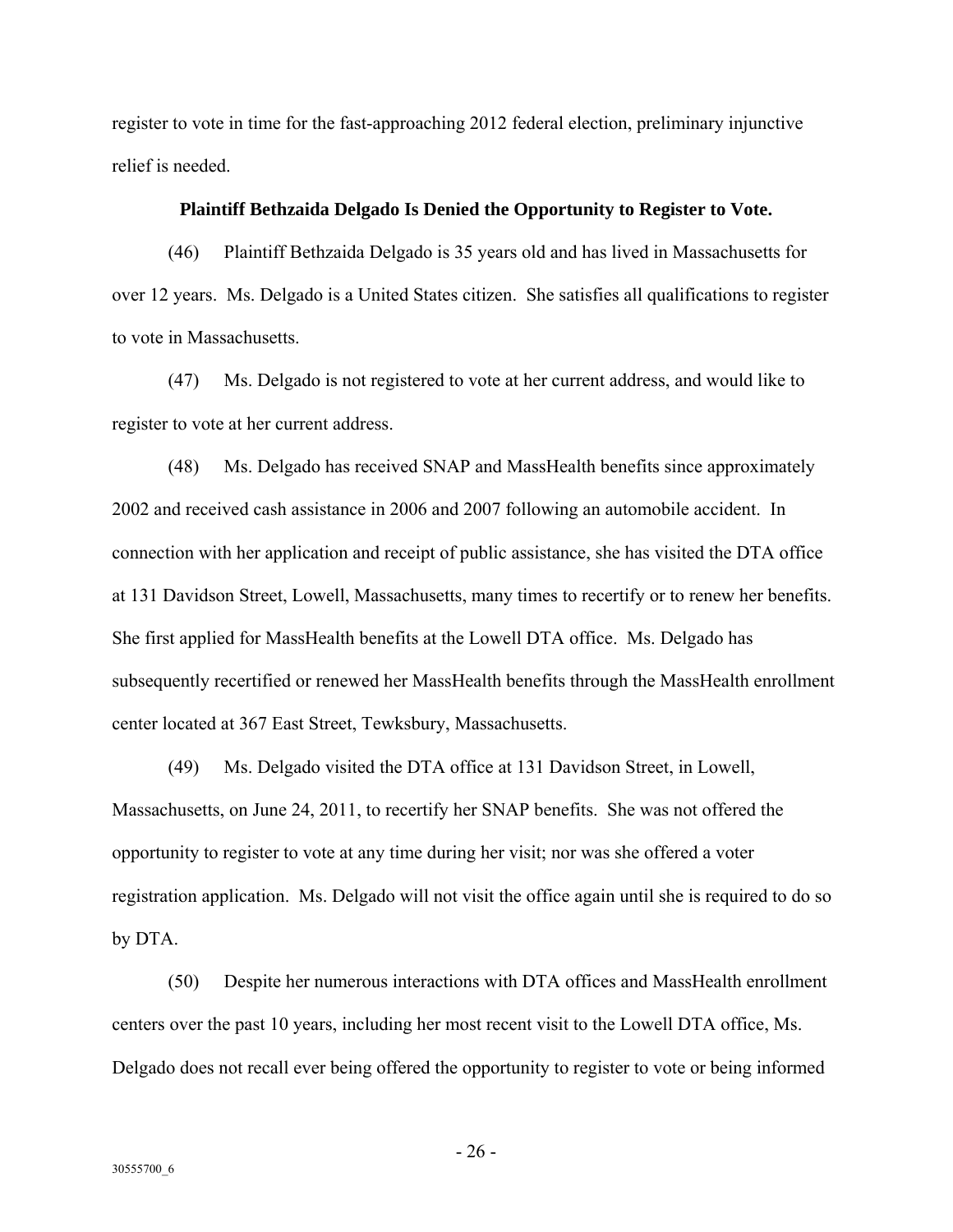that she could obtain voter registration applications and register to vote through DTA offices or MassHealth enrollment centers.

(51) Had Ms. Delgado been advised that she could register to vote, or been offered opportunities to register to vote through a DTA office or MassHealth enrollment center, Ms. Delgado would have done so and she would have been able to vote.

# **NAACP-New England Area Conference Voter Registration Efforts.**

(52) NAACP-NEAC seeks to achieve equality of rights among all Massachusetts residents. It especially encourages participation in federal and state elections by traditionally underrepresented groups. Massachusetts' continuing widespread violations of Section 7 of the NVRA have frustrated NAACP-NEAC's efforts, as many low income and citizens of color have been deprived of opportunities to register to vote at DTA offices. But for defendants' violations of the NVRA, NAACP-NEAC volunteers and members would not have expended as much of their limited resources assisting these Massachusetts citizens with voter registration.

(53) NAACP-NEAC Branches organize and conduct numerous voter registration drives throughout Massachusetts. They devote substantial resources to voter registration drives every year. In promoting these drives in communities, NAACP-NEAC organizers target, among others, families who live in low income housing. If public assistance offices throughout Massachusetts were complying with the requirements of the NVRA, NAACP-NEAC would expend fewer resources on voter registration drives in communities where DTA clients should be offered voter registration opportunities at DTA offices. But for defendants' violations of Section 7 of the NVRA, NAACP-NEAC would be able to allocate substantial resources to other activities central to its mission. This diversion of NAACP-NEAC's limited resources will continue unless and until defendants' violations are remedied.

- 27 -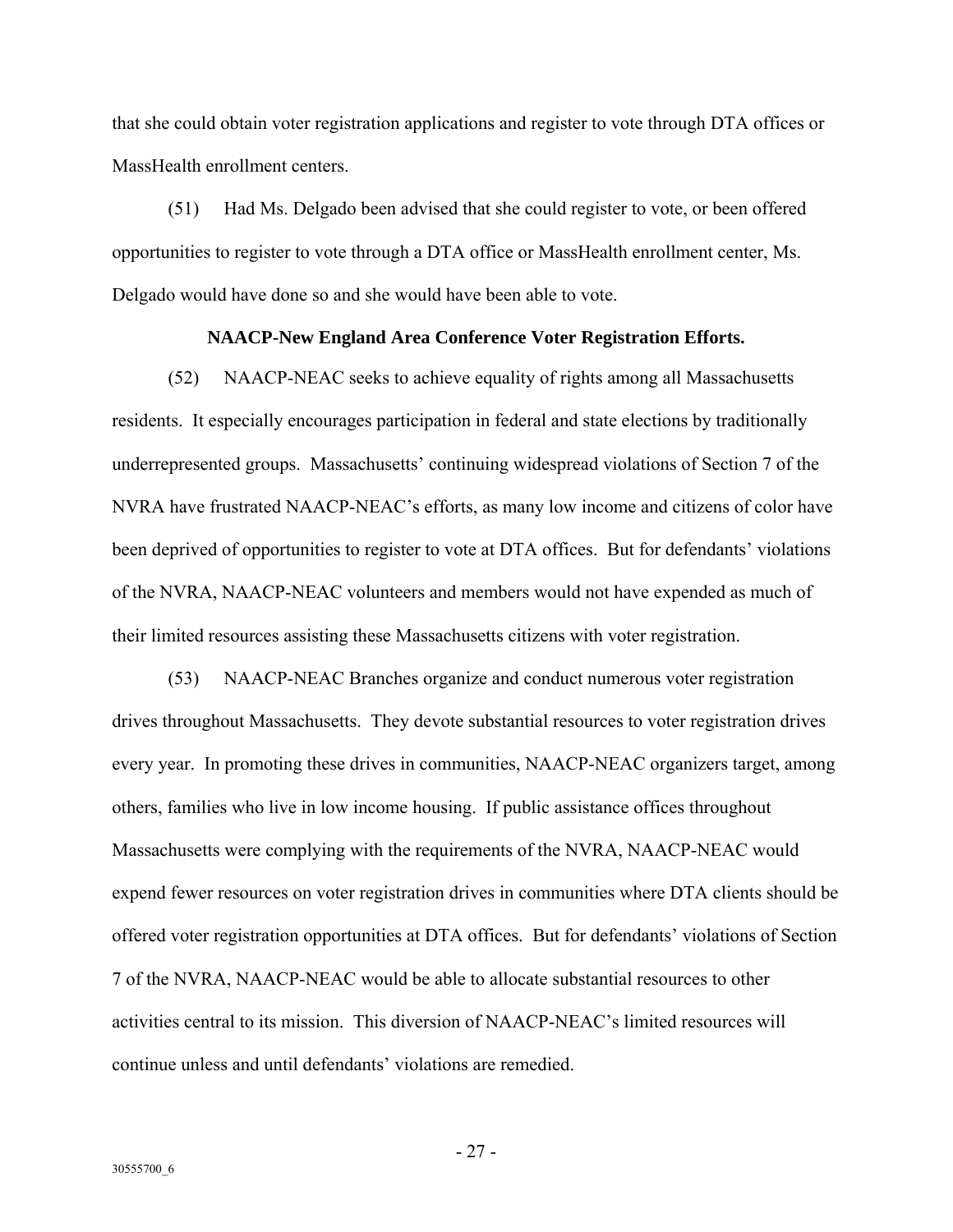# **New England United for Justice Voter Registration Efforts.**

(54) NEU4J supports the civil rights efforts of low income Massachusetts residents, especially within those communities where its members reside, with a specific focus on the communities in Dorchester, Roxbury, and Mattapan. NEU4J targets low income residential areas where voter turnout and participation are historically low, and educates and empowers residents by assisting them in registering to vote and by encouraging them to participate in federal and state elections. NEU4J efforts include voter outreach, such as door-to-door canvassing and telephone drives, which depend on volunteer participation. NEU4J has also partnered with other Massachusetts organizations, such as the NAACP-NEAC and MassVote, in large-scale outreach programs. As a direct result of defendants' violations of Section 7 of the NVRA, NEU4J and its members have expended and, unless and until defendants' violations of the NVRA are remedied, will continue to expend substantial resources to assist public assistance applicants and recipients to register to vote. By way of example only, upon learning from clients visiting DTA offices that they were not being offered NVRA-mandated voter registration services, NEU4J began developing plans to register voters visiting those offices. These plans diverted NEU4J resources that would otherwise be expended on different voter education and voter registration activities. The diversions of NEU4J and its members' resources will continue unless and until defendants' violations of Section 7 of the NVRA are remedied.

(55) NEU4J is also actively involved in many community improvement initiatives targeting local, state, and federal issues facing low income families, including paid sick leave, Social Security and Medicaid benefits, tax reform and improving local city, state, and federal budget deficit efforts. As a direct result of defendants' NVRA violations, NEU4J has diverted, and will continue to divert, its limited resources away from these other initiatives.

- 28 -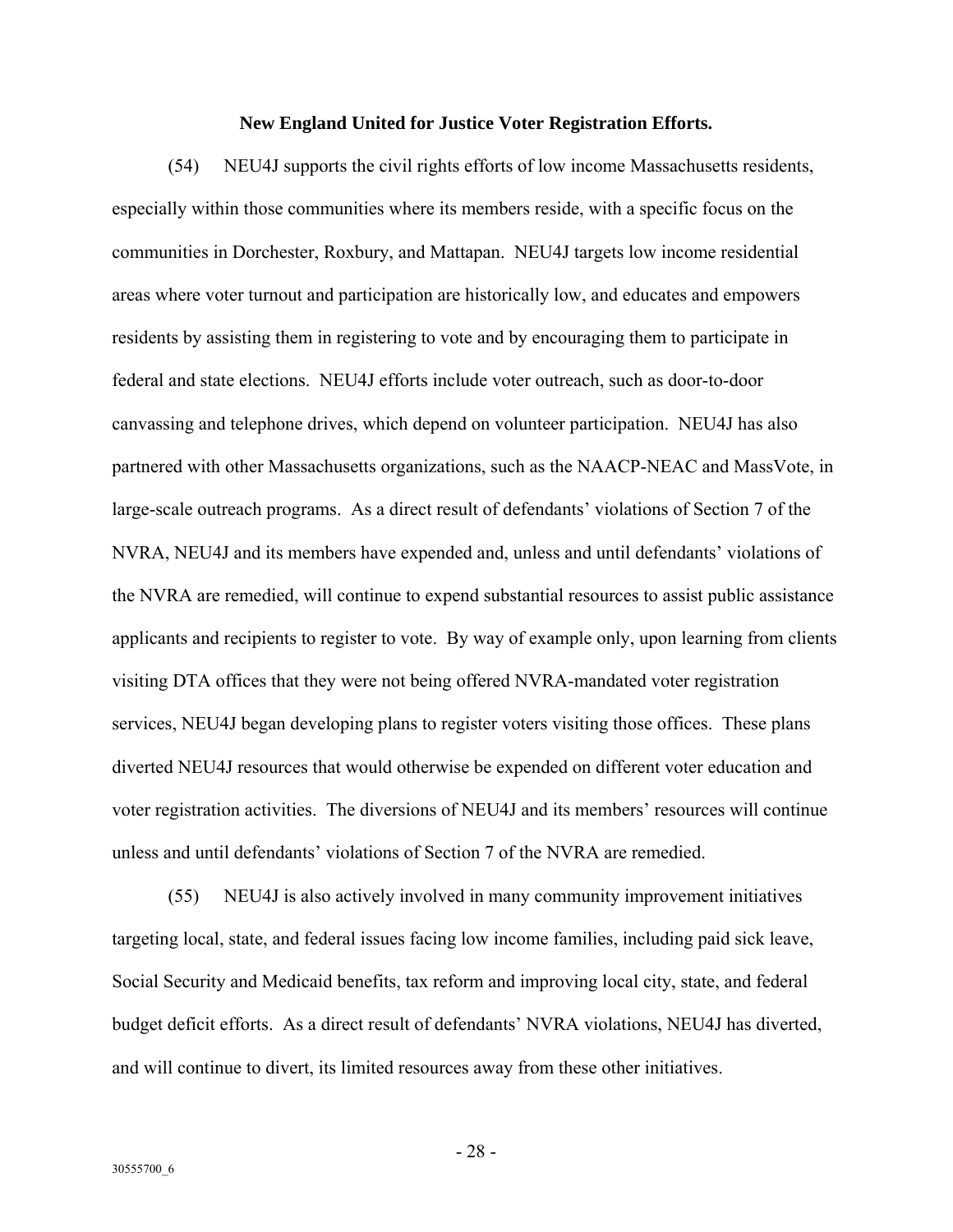# **CLAIMS FOR RELIEF**

# **Violation of Section 7 of the National Voter Registration Act of 1993**

(56) Plaintiffs incorporate by reference the allegations contained in paragraphs 1 through 55 as if fully set forth herein.

(57) As a consequence of their past and continuing failures to provide voter registration materials and services required by Section 7, defendants have violated and continue to violate the NVRA.

(58) Plaintiffs are aggrieved by defendants' past and continuing violations of the NVRA, and have no adequate remedy at law. Declaratory and injunctive relief are required to remedy defendants' past and continuing violations of the NVRA and to ensure defendants' future compliance with the NVRA.

# **PRAYERS FOR RELIEF**

WHEREFORE, plaintiffs respectfully request that this Court enter judgment in their favor and enter an order:

(i) Declaring, pursuant to 28 U.S.C.  $\S$  2201 and 42 U.S.C.  $\S$  1973gg-9(b)(2), that defendants have violated Section 7 of the NVRA, 42 U.S.C. § 1973gg-5, by failing to provide the NVRA-required voter registration materials and services through public assistance offices, including EOHHS and DTA;

(ii) Preliminarily and permanently enjoining defendants, their officers, agents servants, employees and successors in office, and all persons in active concert or participation with them, from failing to develop, implement and enforce practices and policies to ensure compliance with Section 7 of the NVRA, 42 U.S.C. § 1973gg-5;

- 29 -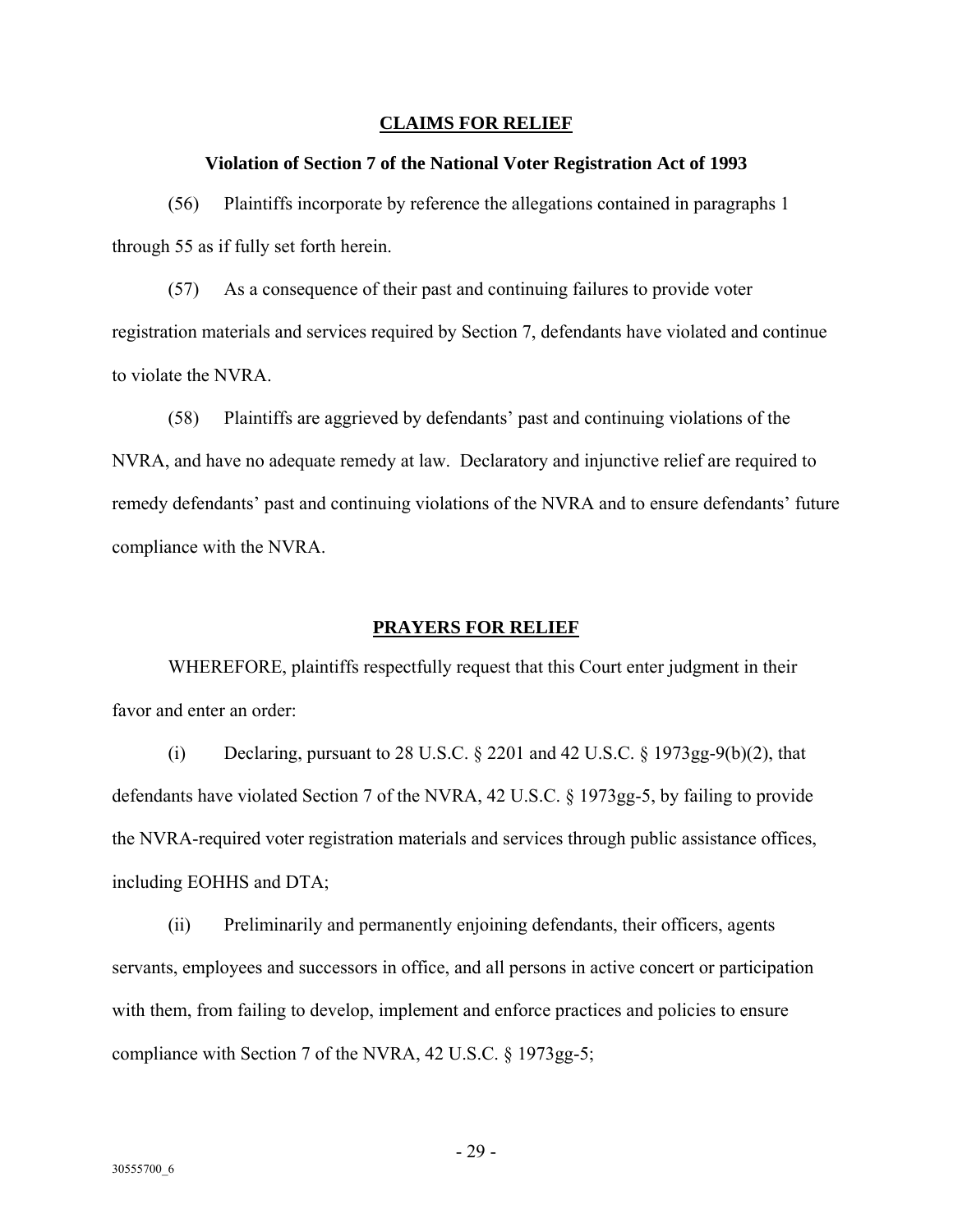(iii) Directing defendants, under a court-approved plan with appropriate mandatory reporting and monitoring requirements, to take all actions necessary to remedy the past and continuing violations of Section 7 of the NVRA, including, without limitation, ensuring that all persons affected by defendants' violations of Section 7 of the NVRA are provided opportunities to register to vote or to change their voter registration addresses to enable them to vote in the 2012 federal election;

(iv) Directing defendants, under a court-approved plan with appropriate mandatory reporting and monitoring requirements, to take all actions necessary to ensure future compliance with the requirements of Section 7 of the NVRA, 42 U.S.C. § 1973gg-5, including, without limitation, practices and policies for distribution of voter registration applications and voter preference forms; training and monitoring public assistance agency personnel to ensure that all public assistance offices are distributing a voter registration application form to each person who applies for public assistance benefits, and to each person who recertifies, renews, and/or changes an address for benefits; inquiring of all such persons, in writing, whether they want to register to vote or change their voter registration addresses, and providing to them the NVRA-required information concerning the voter registration process; assisting such persons in completing voter registration applications to the same level of assistance that is provided with other public assistance forms; accepting completed voter registration applications, and timely transmitting completed registration forms to appropriate election authorities; and retaining voter registration declination forms;

(v) Awarding plaintiffs the costs and disbursements incurred in connection with this action, including, without limitation, their reasonable attorneys' fees, expenses, and costs, pursuant to 42 U.S.C.  $\S$  1973gg-9(c);

 $-30 -$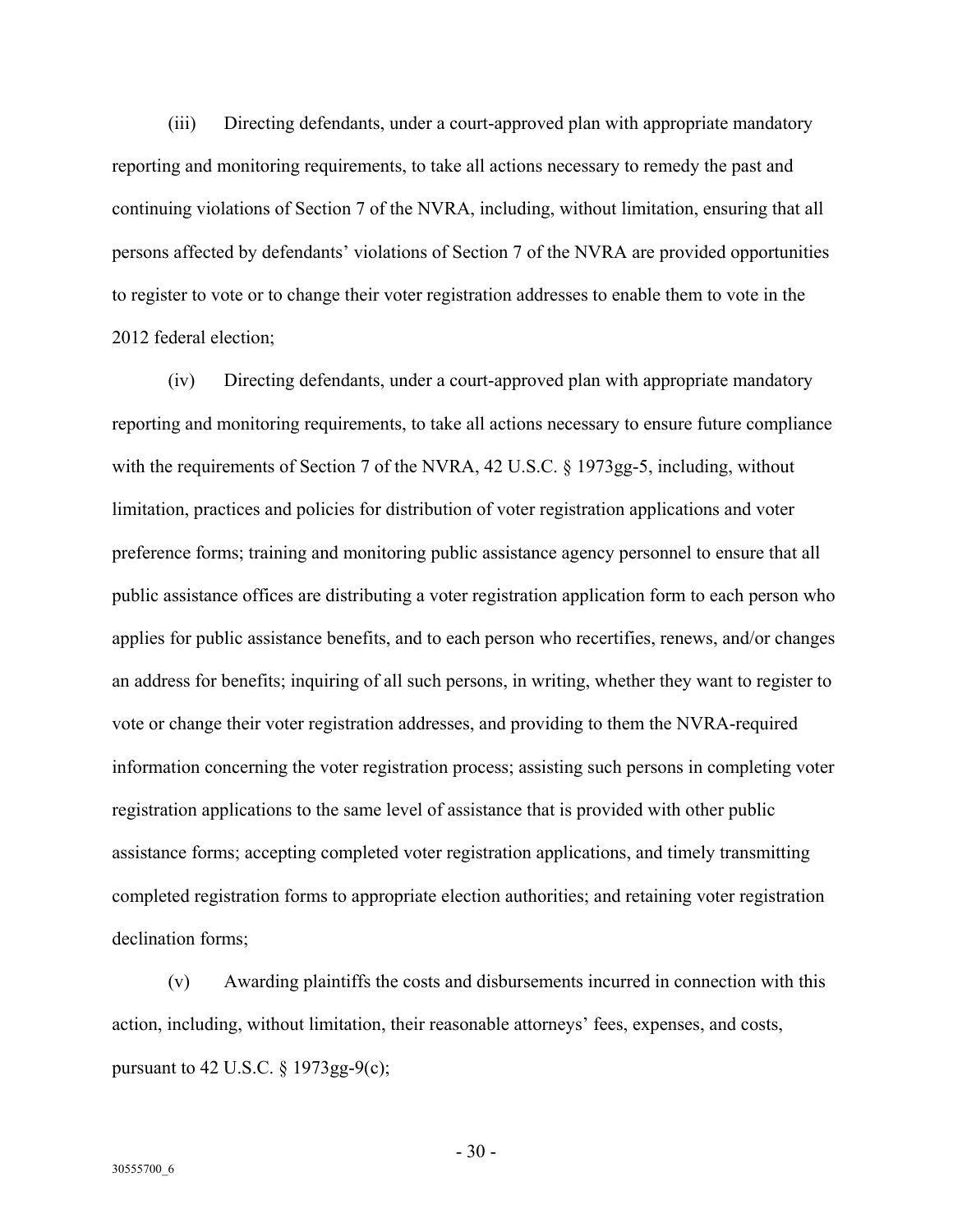(vi) Retaining jurisdiction over this action to ensure that defendants are complying

with any order(s) issued by this Court and with their obligations under the NVRA; and

(vii) Awarding such additional relief as to this Court seems just and proper.

Dated: May 15, 2012 BETHZAIDA DELGADO, NAACP-NEW ENGLAND AREA CONFERENCE and NEW ENGLAND UNITED FOR JUSTICE

By their attorneys,

*/s/* John Kenneth Felter\_\_\_\_\_\_\_\_\_\_ John Kenneth Felter (BBO#162540) ken.felter@ropesgray.com Ming M. Zhu (BBO# 676863) ming.zhu@ropesgray.com ROPES & GRAY LLP Prudential Tower 800 Boylston Street Boston, Massachusetts 02199-3600 Telephone: 617-951-7000 Fax: 617-951-7050

Lisa Danetz (BBO #645998) Dēmos 358 Chestnut Hill Avenue, Suite 303 Brighton, Massachusetts 02135 (617) 232-5885 ldanetz@demos.org

Adam Lioz (*pro hac vice pending*) Dēmos 1710 Rhode Island Avenue Washington, D.C. 20036 (202) 559-1543 alioz@demos.org